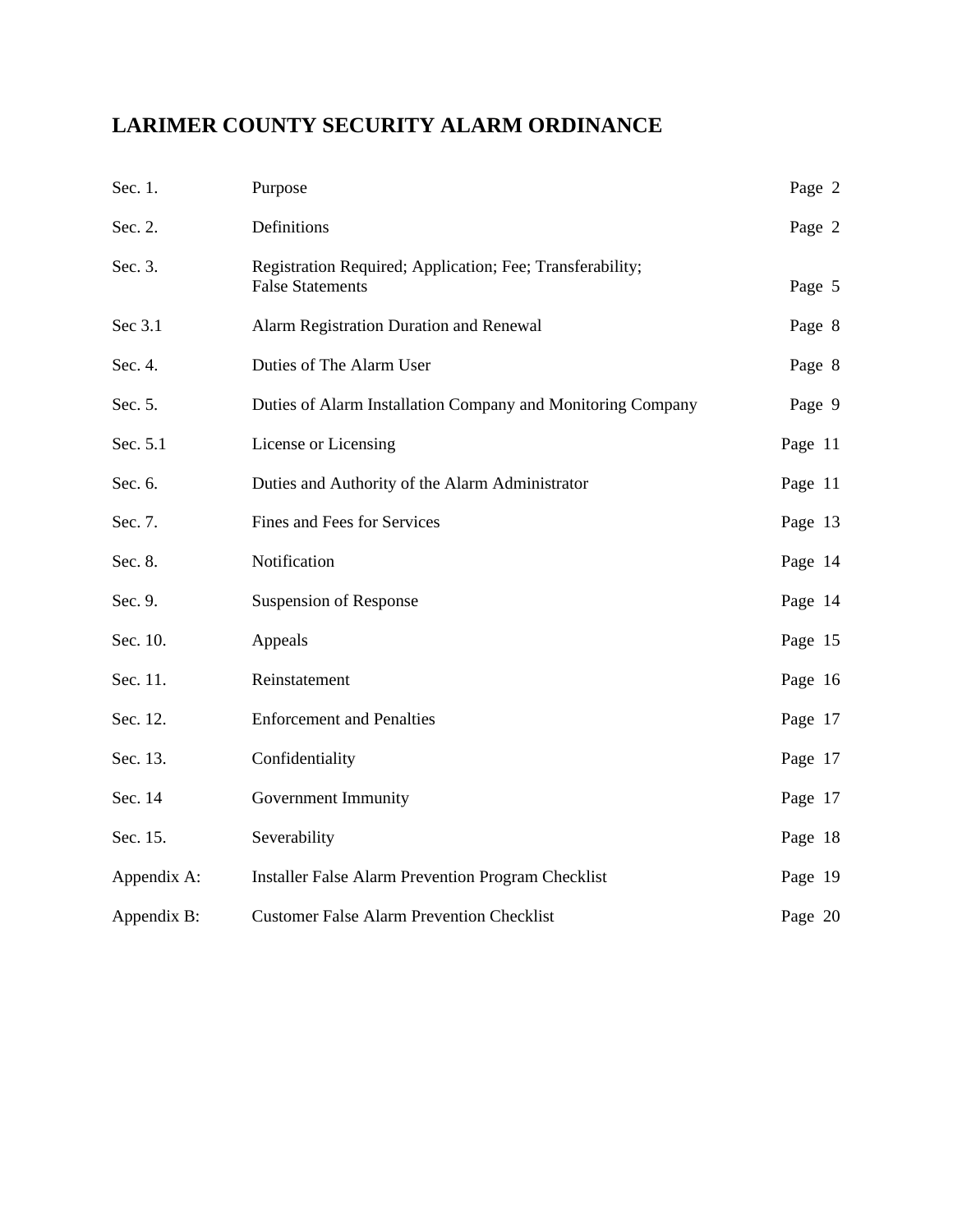## **LARIMER COUNTY SECURITY ALARM ORDINANCE**

#### **SECTION 1. PURPOSE**

(A) The purpose of this Ordinance is to encourage Alarm Users and alarm companies to properly use and maintain the operational effectiveness of Security Alarm Systems in order to improve the reliability of Security Alarm Systems and reduce or eliminate False Alarms.

(B) This Ordinance governs Security Alarm Systems intended to summon law enforcement response, and requires registration, establishes fees, provides for penalties for violations, establishes a system of administration, and sets conditions for suspension of law enforcement response or revocation of registration. This ordinance does not include, cover or regulate fire alarms, smoke detectors or other devices used to monitor and alert authorities regarding fires.

#### **SECTION 2. DEFINITIONS**

In this Ordinance the following terms and phrases shall have the following meanings:

(A) **Alarm Administrator** means the Sheriff's designee responsible to administer, control and review False Alarm reduction efforts and administer the provisions of this Ordinance.

(B) **Alarm Installation Company** means a Person in the business of selling, providing, maintaining, servicing, repairing, altering, replacing, moving or installing a Security Alarm System in an Alarm Site.

(C) **Alarm Dispatch Request** means a notification to the Sheriff's Office that an alarm, either manual or automatic, has been activated at a particular Alarm Site.

(D) **Alarm Registration** (or Permits) means authorization granted by the Alarm Administrator to an Alarm User to operate a Security Alarm System.

(E) **Alarm Site** means a single fixed premises or location served by an Security Alarm System or Systems. Each unit, if served by a separate Security Alarm System in a multiunit building or complex, shall be considered a separate Alarm Site.

(F) **Security Alarm System** means a device or series of devices, including, but not limited to, hardwired systems and systems interconnected with a radio frequency method such as cellular or private radio signals, which emit or transmit a remote or local audible, visual or electronic signal indicating an alarm condition and intended to summon law enforcement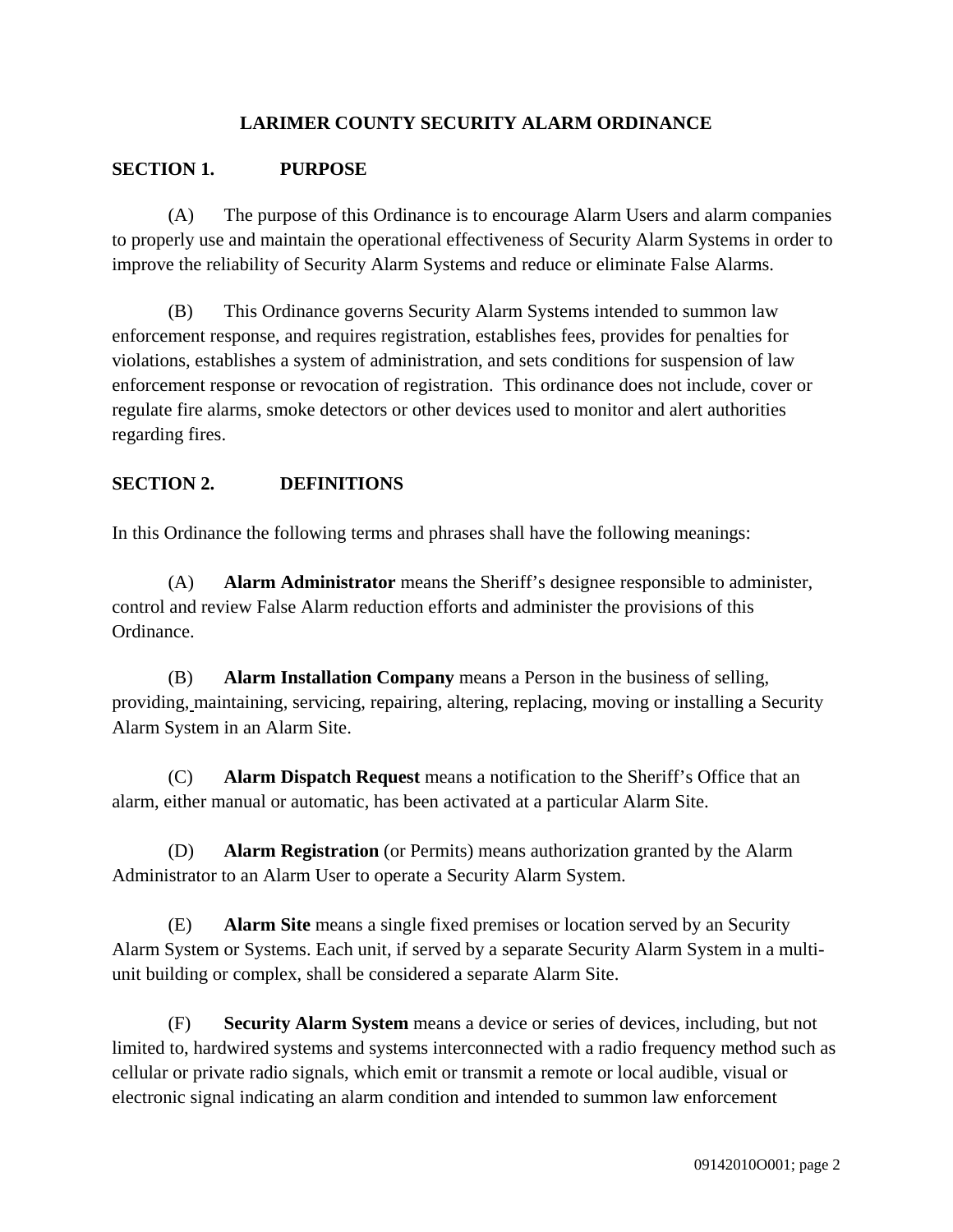response, including Local Security Alarm Systems. Security Alarm System does not include an alarm installed in a vehicle or on someone's Person unless the vehicle or the personal alarm is permanently located at a site.

(G) **Alarm User** means any Person, who has contracted for Monitoring, repair, installation or maintenance service from an Alarm Installation Company or Monitoring Company for an Security Alarm System, or who owns or operates a Security Alarm System which is not monitored, maintained or repaired under contract.

(H) **Arming Station** means a device that allows control of a Security Alarm System.

(I) **Automatic Voice Dialer** means any electrical, electronic, mechanical, or other device capable of being programmed to send a prerecorded voice message, when activated, over a telephone line, radio or other communication system, to a law enforcement, public safety or emergency services agency requesting dispatch.

(J) **Cancellation** means the process where response is terminated when a Monitoring Company (designated by the Alarm User) for the Alarm Site notifies the Sheriff's Office that there is not an existing situation at the Alarm Site requiring a deputy's response after an Alarm Dispatch Request.

(K) **Conversion** means the transaction or process by which one Alarm Installation Company or Monitoring Company begins the servicing and/or Monitoring of a previously unmonitored Security Alarm System or a Security Alarm System previously serviced and/or monitored by another alarm company.

(L) **Duress Alarm** means a silent Security Alarm System signal generated by the entry of a designated code into an Arming Station in order to signal that the Alarm User is being forced to turn off the system and requires a deputy's response.

(M) **False Alarm** means an Alarm Dispatch Request to the Sheriff's Office, when the responding deputy finds no evidence of a criminal offense or attempted criminal offense after having completed a timely investigation of the Alarm Site.

(N) **Holdup Alarm** means a silent alarm signal generated by the manual activation of a device intended to signal a robbery in progress.

(O) **License** means a license issued by the State of Colorado or Larimer County to an Alarm Installation Company or Monitoring Company to sell, install, monitor, repair, or replace Security Alarm Systems.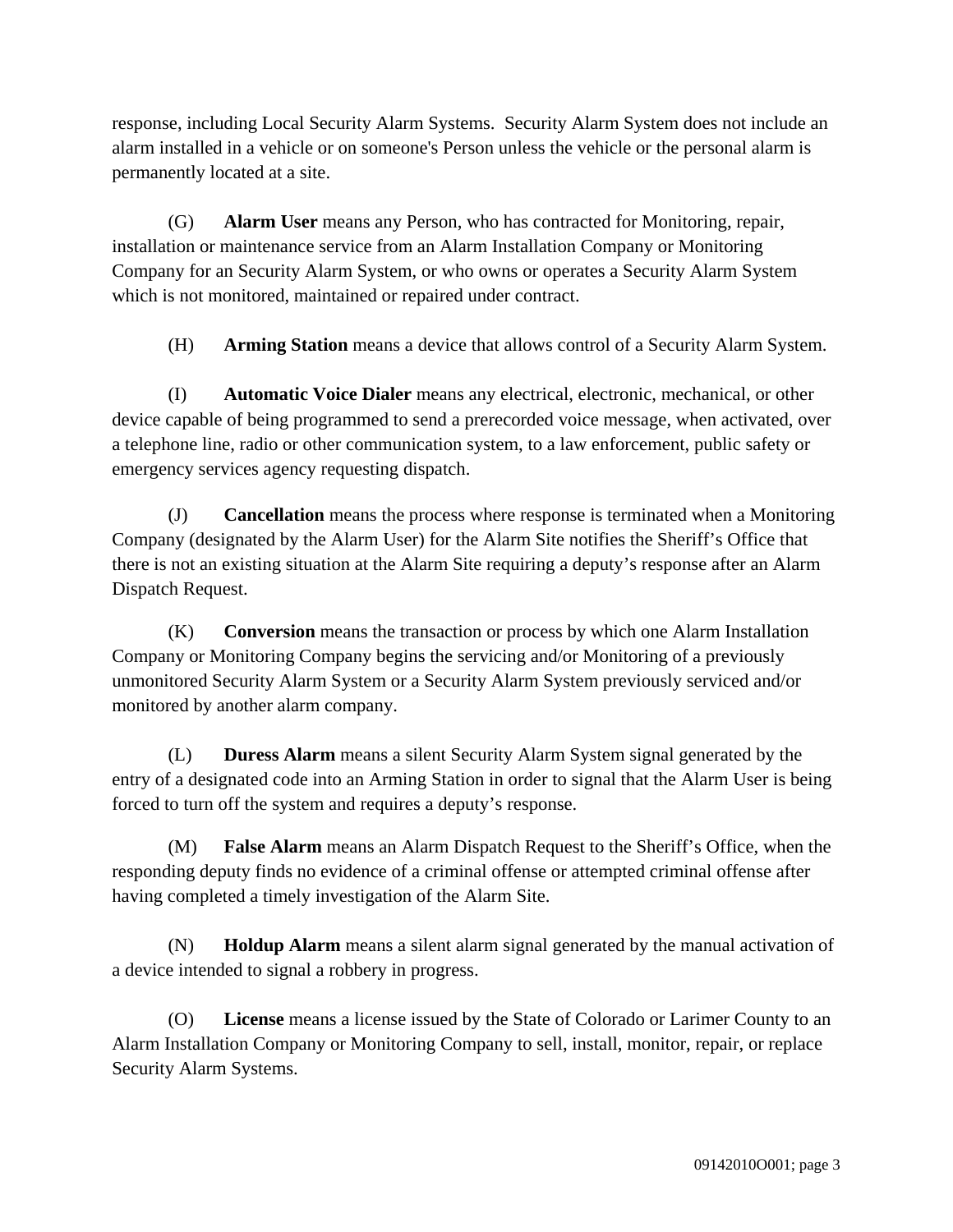(P) **Local Security Alarm System** means any Security Alarm System, which is not monitored, that annunciates an alarm only at the Alarm Site.

(Q) **Monitoring** means the process by which a Monitoring Company receives signals from a Security Alarm System and relays an Alarm Dispatch Request to the Sheriff's Office for the purpose of summoning a deputy to the Alarm Site.

(R) **Monitoring Company** means a Person in the business of providing Monitoring services.

(S) **One Plus Duress Alarm** means the manual activation of a silent alarm signal by entering at an Arming Station a code that adds one to the last digit of the normal arm/disarm code (e.g., normal code = 1234, One Plus Duress Code = 1235)

(T) **Panic Alarm** means an audible Security Alarm System signal generated by the manual activation of a device intended to signal a life threatening or emergency situation requiring a deputy's response.

(U) **Person** means an individual, corporation, partnership, association, organization or similar entity.

(V) **Responder** means an individual capable of reaching the Alarm Site within [30] minutes and having access to the Alarm Site, the code to the Security Alarm System and the authority to approve repairs to the Security Alarm System.

(W) **Sheriff** means the Sheriff or other authorized representative of the Sheriff's Office as designated by the Sheriff.

(X) **SIA Control Panel Standard CP-01** means the ANSI – American National Standard Institute approved Security Industry Association – SIA CP-01 Control Panel Standard, as may be updated from time to time, that details recommended design features for security system control panels and their associated arming and disarming devices to reduce the incidence of false alarms. Control panels built and tested to this standard by Underwriters Laboratory (UL), or other nationally recognized testing organizations, will be marked to state: "Design evaluated in accordance with SIA CP-01 Control Panel Standard Features for False Alarm Reduction".

(Y) **Takeover** means the transaction or process by which an Alarm User takes over control of an existing Security Alarm System, which was previously controlled by another Alarm User.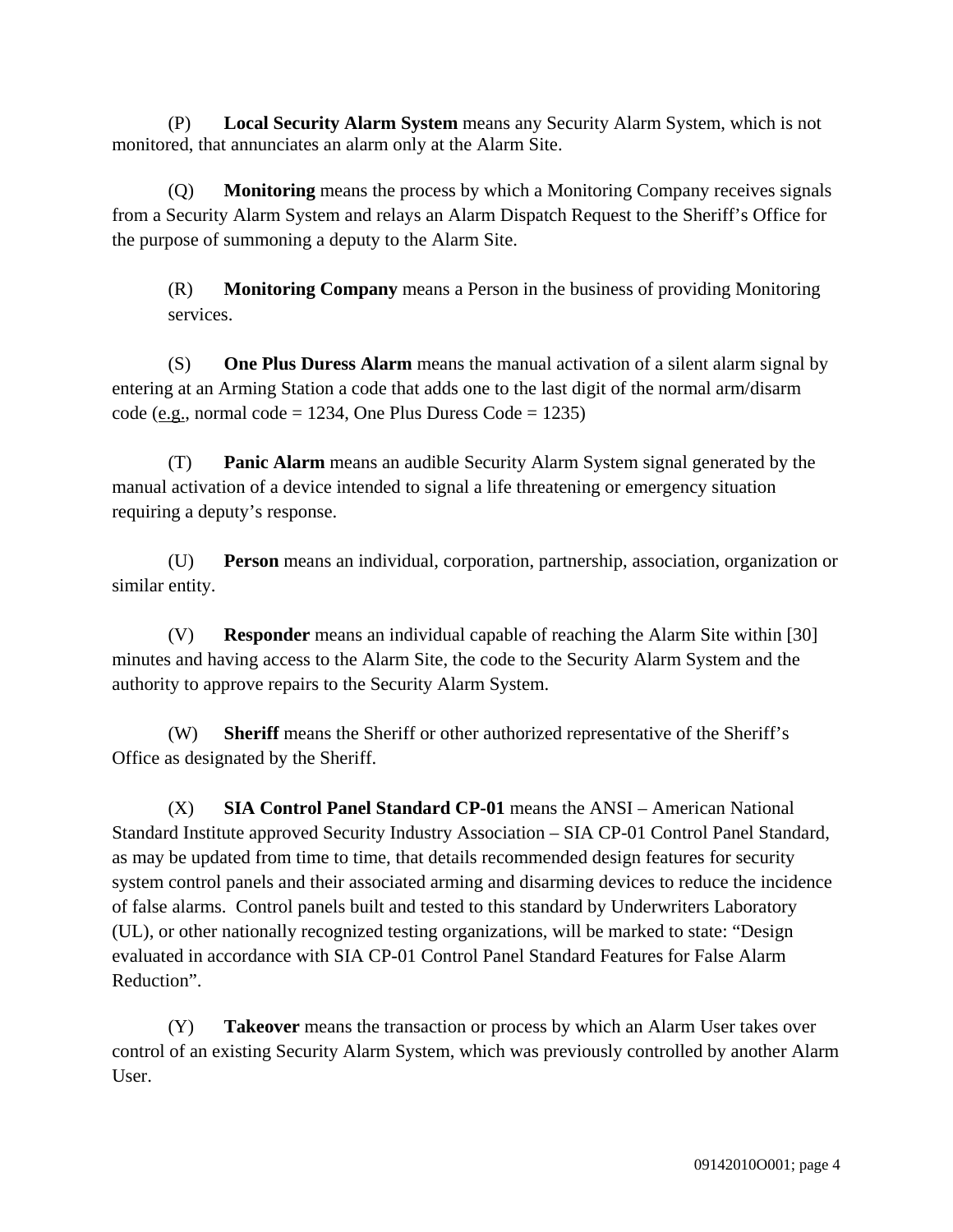(Z) **Verify** means an attempt by the Monitoring Company, or its representative, to contact the Alarm Site and/or Alarm User by telephone and/or other electronic means, whether or not actual contact with a Person is made, to determine whether an alarm signal is valid before requesting law enforcement dispatch, in an attempt to avoid an unnecessary Alarm Dispatch Request. For the purpose of this ordinance, telephone verification shall require, as a minimum, that a second call be made to a different number if the first attempt fails to reach an Alarm User who can properly identify themselves to determine whether an alarm signal is valid before requesting a deputy dispatch.

(AA) **Zones** means division of devices into which a Security Alarm System is divided to indicate the general location from which a Security Alarm System signal is transmitted.

## **SECTION 3. REGISTRATION REQUIRED; APPLICATION; FEE; TRANSFERABILITY; FALSE STATEMENTS**

(A) No Alarm User shall operate, or cause to be operated, a Security Alarm System at its Alarm Site without a valid Alarm Registration. A separate Alarm Registration is required for each Alarm Site.

(B) The fee for an Alarm Registration or an Alarm Registration renewal is set forth below and shall be paid by the Alarm User. No refund of a registration or registration renewal fee will be made.

## Existing Security Alarm Systems.

Any Security Alarm System which has been installed before the effective date of this ordinance shall be registered by the Alarm User within sixty (60) days of such effective date. Within (15) days of an Alarm Installation Company or Monitoring company being notified in writing from the Alarm Administer shall provide a list of existing Alarm Users in the unincorporated limits of the County of Larimer.

#### New Security Alarm Systems.

Any Alarm Installation company that installs a Security Alarm System on Protected premises located within the unincorporated boundaries of Larimer County shall have five (5) days from the date of installation to notify the Alarm Administrator that a Security Alarm System has been installed and send the Alarm Administrator the name and address of the Alarm User and a copy of the Customer False Alarm Prevention Checklist. Failure of an Alarm Installation Company to notify the Alarm Administrator of a new Security Alarm System installation within five (5) days following installation shall result in a \$100 fine to the Alarm Installation Company.

The initial Alarm Registration fee must be submitted to the Alarm Administrator within five (5) days after the Security Alarm System installation or Security Alarm System Takeover.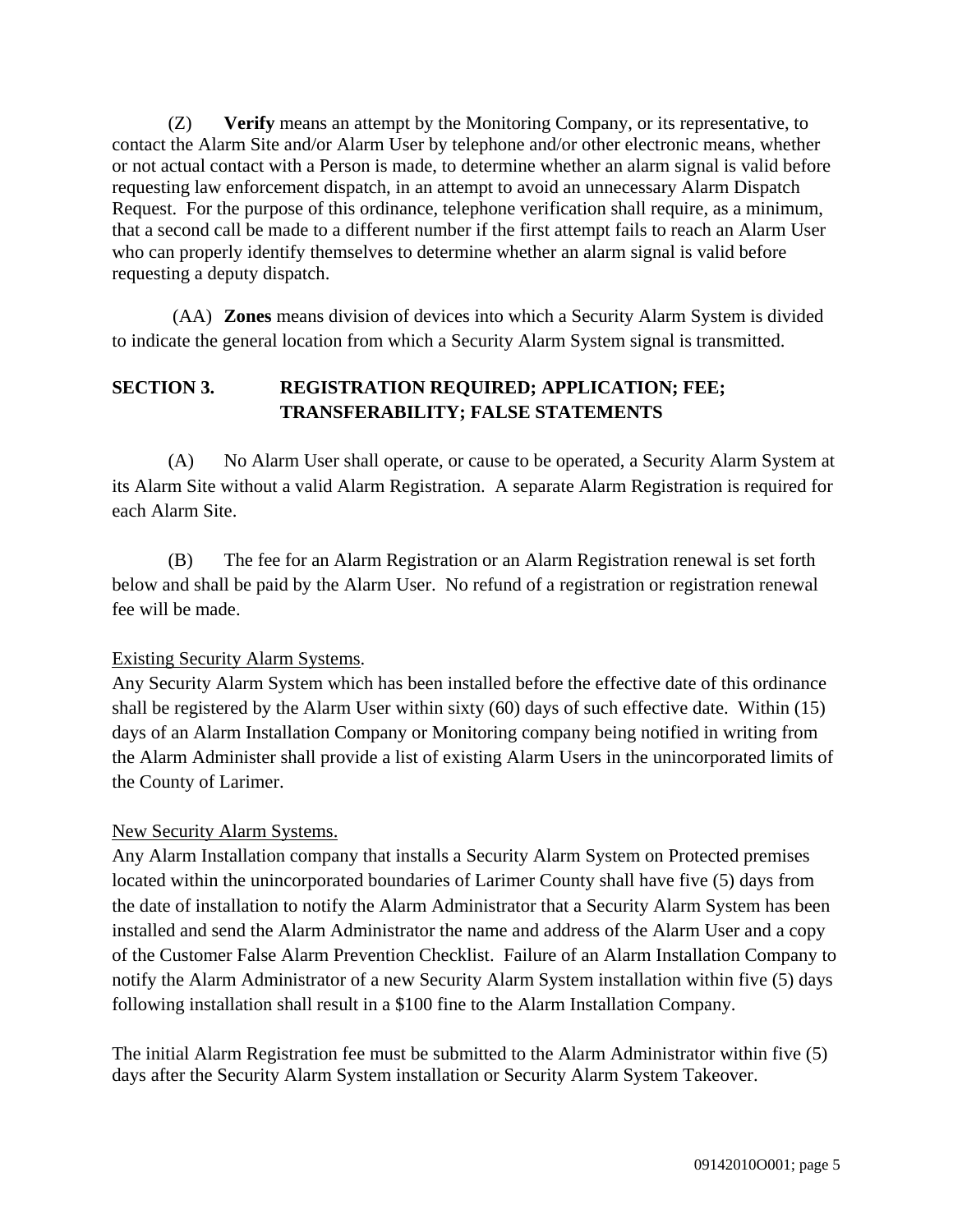It shall be the responsibility of the Alarm Installation company to forward to the Alarm Administrator the application completed by the Alarm User, the notice of new system and the appropriate fees within five (5) days of installation.

- **(1)** Registration Fees **\$50.00**
- **(2)** Renewal Fees **\$25.00**

#### **(3) Late fee for non-payment within 30 days of initial Alarm Installation or Renewal deadline - \$25.**

(C) Upon receipt of a completed Alarm Registration application form and the Alarm Registration fee, the Alarm Administrator shall register the applicant unless the applicant has:

- (1) failed to pay a fee or fine assessed under Section 7; or
- (2) had an alarm registration for the Alarm Site suspended or revoked, and the violation causing the suspension or revocation has not been corrected.
- (D) Each Alarm Registration application must include the following information:
	- (1) the name, complete address (including apt/suite number), and telephone numbers of the Person who will be the registration holder and be responsible for the proper maintenance and operation of the Security Alarm System and payment of fees assessed under this article;
	- (2) the classification of the Alarm Site as either residential (includes apartment, condo, mobile home, etc.) or commercial;
	- (3) for each Security Alarm System located at the Alarm Site, the classification of the Security Alarm System (i.e. burglary, Holdup, Duress, Panic Alarms or other) and for each classification whether such alarm is audible or silent;
	- (4) mailing address, if different from the address of the Alarm Site;
	- (5) any dangerous or special conditions present at the Alarm Site;
	- (6) names and telephone numbers of at least two individuals who are able and have agreed to: (a) receive notification of a Security Alarm System activation at any time; (b) respond to the Alarm Site within **30 minutes** at any time; and (c) upon request can grant access to the Alarm Site and deactivate the Security Alarm System if necessary;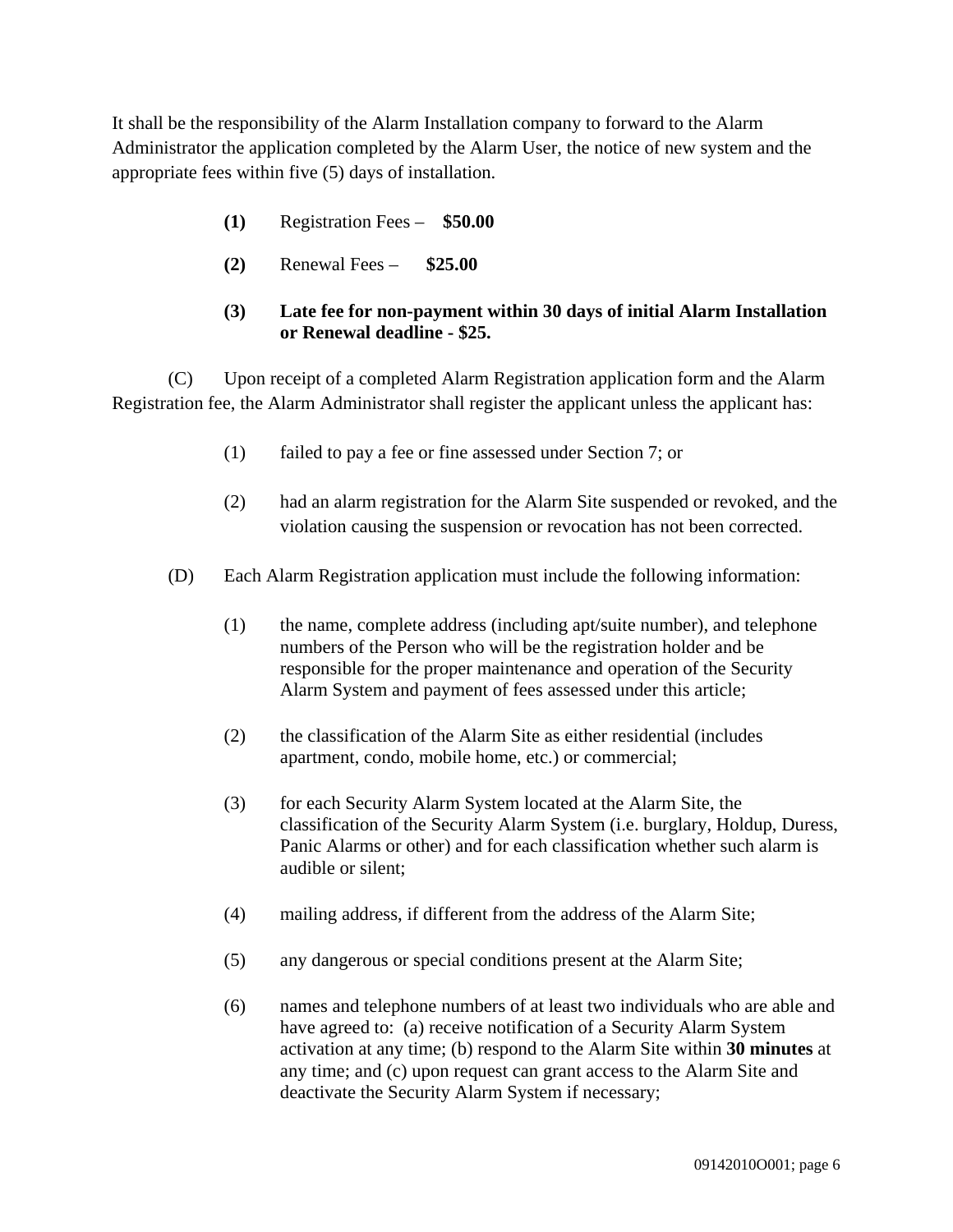- (7) type of business conducted at a commercial Alarm Site;
- (8) signed certification from the Alarm User stating the following:
	- (a) the date of installation, Conversion or Takeover of the Security Alarm System, whichever is applicable;
	- (b) the name, address, and telephone number of the Alarm Installation Company or companies performing the Security Alarm System installation, Conversion or Takeover and of the Alarm Installation Company responsible for providing repair service to the Security Alarm System;
	- (c) the name, address, and telephone number of the Monitoring Company if different from the Alarm Installation Company;
	- (d) that a set of written operating instructions for the Security Alarm System, including written guidelines on how to avoid False Alarms, have been left with the applicant by the Alarm Installation Company; and
	- (e) that the Alarm Installation Company has trained the applicant in proper use of the Security Alarm System, including instructions on how to avoid False Alarms.
- (9) that the Sheriff's Office response may be influenced by factors including, but not limited to the availability of deputies, priority of calls, weather conditions, traffic conditions, emergency conditions, staffing levels, etc.

(E) Any false statement of a material fact made by an applicant for the purpose of obtaining an Alarm Registration shall be sufficient cause for refusal to issue a registration.

(F) An Alarm Registration cannot be transferred to another Person or Alarm Site. An Alarm User shall inform the Alarm Administrator of any change that alters any of the information listed on the Alarm Registration application within five (5) business days of such change.

(G) All fines and fees owed by an applicant must be paid before an Alarm Registration may be issued or renewed.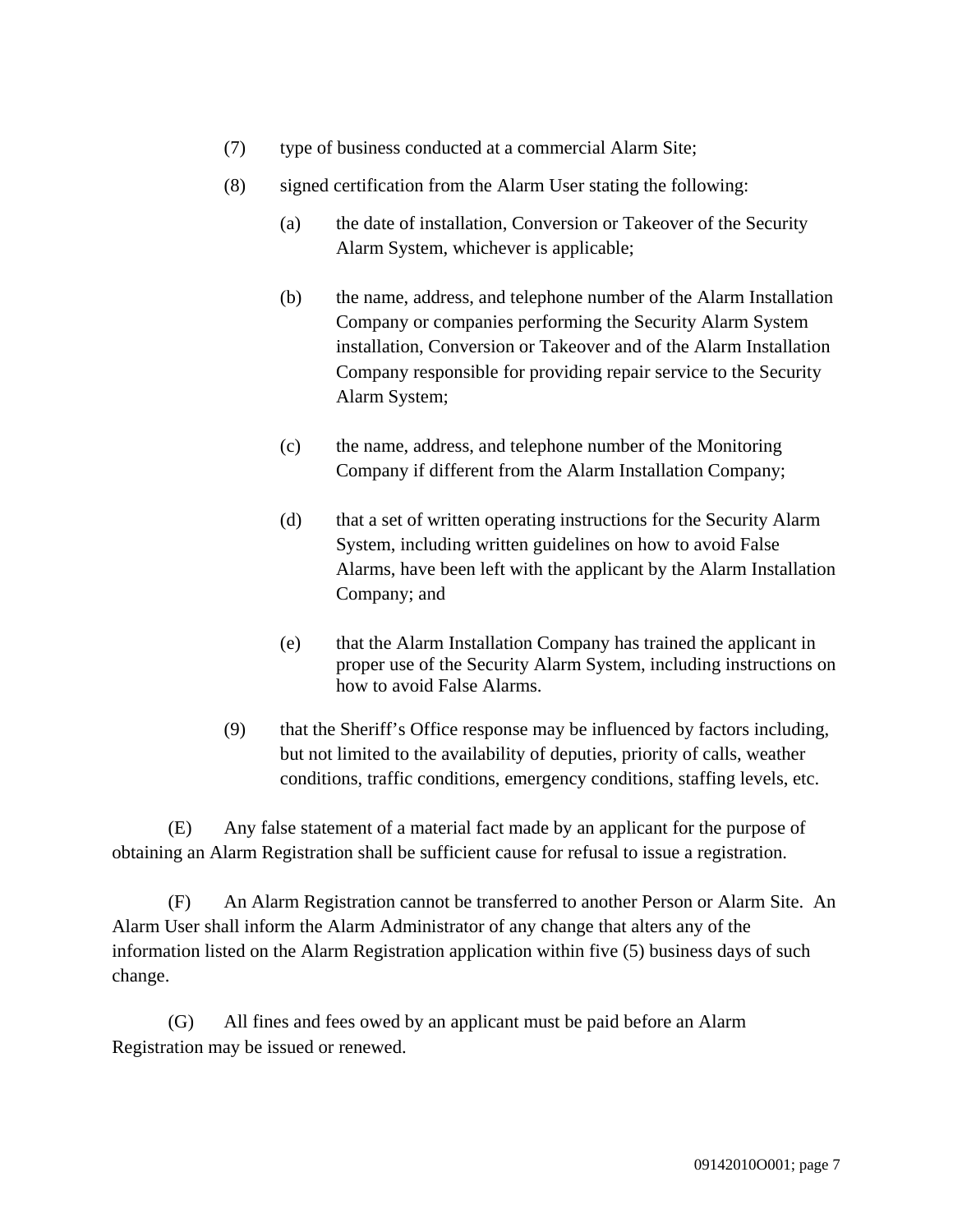#### **SECTION 3.1. ALARM REGISTRATION DURATION AND RENEWAL**

An Alarm Registration shall expire **one year** from the last day of the month of the date of issuance, and must be renewed annually by submitting an updated application and a registration renewal fee to the Alarm Administrator. The Alarm Administrator shall notify each Alarm User of the need to renew thirty (30) days prior to the expiration of the registration. It is the responsibility of the Alarm User to submit an application prior to the registration expiration date. Failure to renew will be classified as use of a non-registered Security Alarm System and citations and penalties shall be assessed without waiver. A **\$25** late fee may be assessed if the renewal is more than thirty (30) days late.

#### **SECTION 4. DUTIES OF THE ALARM USER**

- (A) An Alarm User shall:
	- (1) maintain the Alarm Site and the Security Alarm System in a manner that will minimize or eliminate False Alarms;
	- (2) make every reasonable effort to have a Responder to the Security Alarm System's location within **30 minutes** when requested by the law enforcement agency in order to:
		- (a) deactivate a Security Alarm System;
		- (b) provide access to the Alarm Site; and/or
		- (c) provide alternative security for the Alarm Site.
	- (3) not activate a Security Alarm System for any reason other than an occurrence of an event that the Security Alarm System was intended to report.

(B) An Alarm User shall adjust the mechanism or cause the mechanism to be adjusted so that an alarm signal audible on the exterior of an Alarm Site will sound for no longer than ten (10) minutes after being activated.

(C) An Alarm User shall have an Alarm Installation Company inspect the Security Alarm System after two (2) False Alarms in a one (1) year period. The Alarm Administrator may waive a required inspection if it determines that a False Alarm(s) could not have been related to a defect or malfunction in the Security Alarm System. After four (4) False Alarms within a one (1) year period, the Alarm User must have an Alarm Installation Company modify the Security Alarm System to be more false alarm resistant or provide additional user training as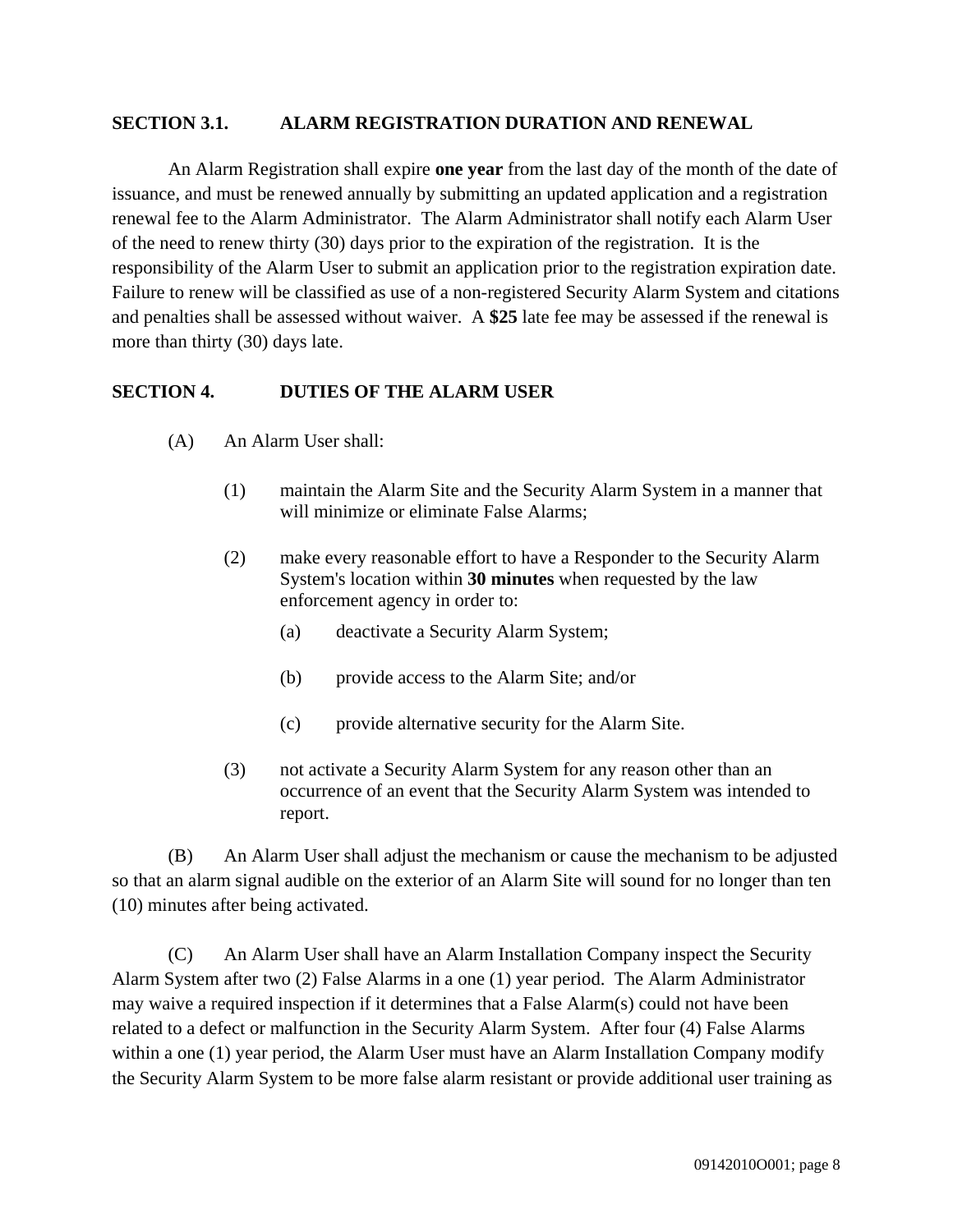appropriate. **[See Appendix A for Installers False Alarm Prevention Checklist or an equivalent checklist approved by the Alarm Administrator.]**

(D) An Alarm User shall not use Automatic Voice Dialers.

(E) An Alarm User shall maintain at each Alarm Site, a set of written operating instructions for each Security Alarm System.

(F) All Alarm Users shall agree with their Alarm Installation Company and/or Monitoring Company to go through an "acclimation period" for the first seven (7) days after installation of a Security Alarm System during which time the Alarm Installation Company and/or Monitoring Company will have no obligation to and will not respond to any Alarm Signal from the Alarm Site and will not make an Alarm Dispatch Request to law enforcement, even if the Alarm Signal is the result of an actual alarm event.

# **SECTION 5. DUTIES OF ALARM INSTALLATION COMPANY AND MONITORING COMPANY**

(A) The Alarm Installation Company shall provide written and oral instructions to each of its Alarm Users in the proper use and operation of their Security Alarm Systems. Such instructions will specifically include all instructions necessary to turn the Security Alarm System on and off and to avoid False Alarms.

(B) Upon the effective date of this Ordinance, Alarm Installation Companies shall not program Security Alarm Systems so that they are capable of sending One Plus Duress Alarms. Monitoring Companies may continue to report One Plus Duress Alarms received from Security Alarm Systems programmed with One Plus Duress Alarms prior to enactment of this Ordinance. However, upon the effective date of this Ordinance, when a Takeover or Conversion occurs or if an Alarm User requests a Security Alarm System inspection or modification pursuant to Section 4(C) of this Ordinance, an Alarm Installation Company must remove the One Plus Duress Alarm capability from such Security Alarm Systems.

(C) Upon the effective date of this Ordinance, Alarm Installation Companies shall not install a device to activate a Holdup Alarm, which is a single action, non-recessed button.

(D) Ninety (90) days after enactment of this Ordinance the Alarm Installation Companies shall, on new installations, use only alarm control panel(s) which meet SIA Control Panel Standard CP-01.

(E) An alarm company shall not use Automatic Voice Dialers.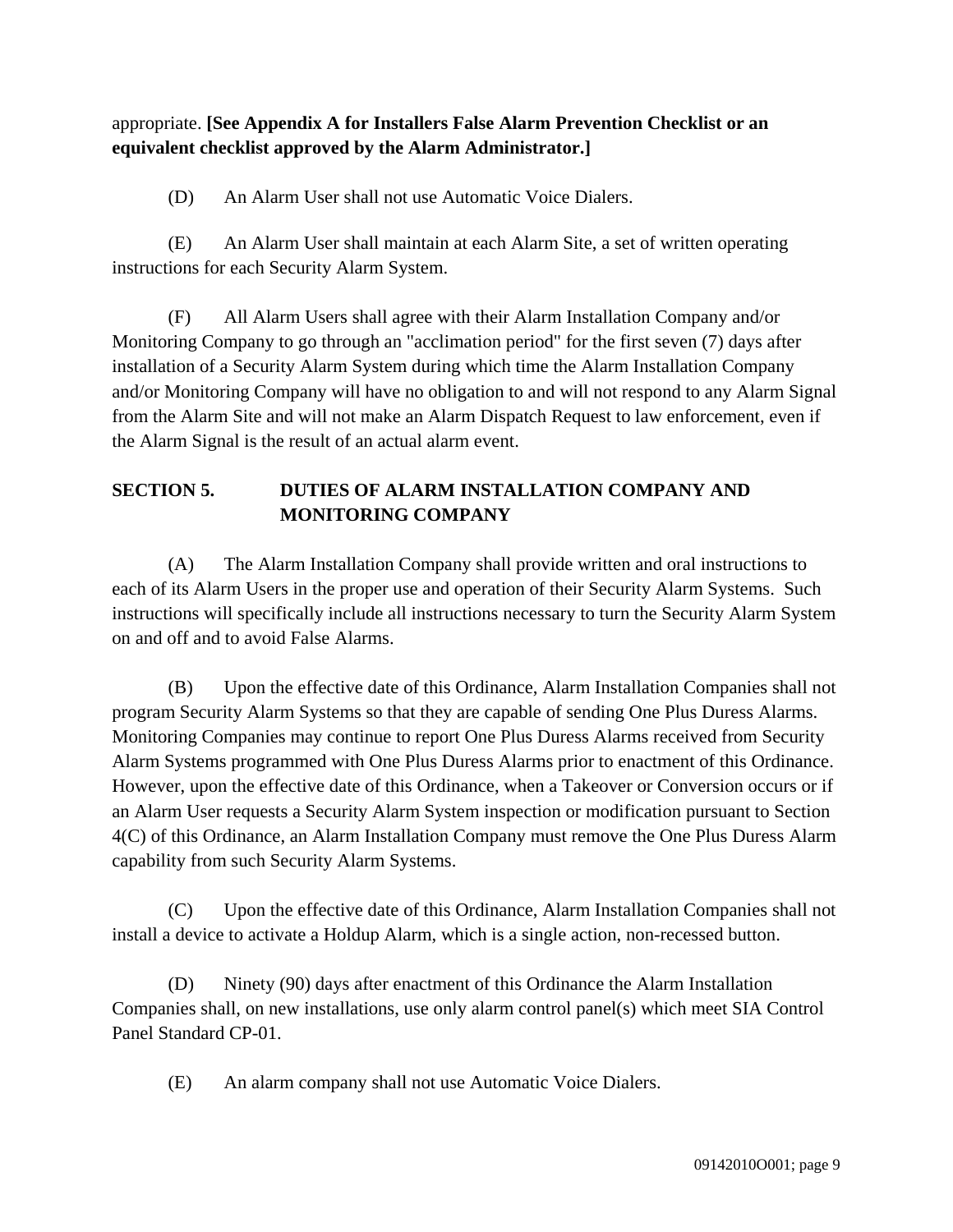(F) After completion of the installation of a Security Alarm System, an Alarm Installation Company employee shall review with the Alarm User the **Customer False Alarm Prevention Checklist (Appendix B) or an equivalent checklist approved by the Alarm Administrator.**

(G) The Monitoring Company shall not make an Alarm Dispatch Request of a deputy's response to a security alarm signal, excluding Panic, Duress and Holdup signals, during the first seven (7) days following an Security Alarm System installation. The Alarm Administrator may grant an Alarm User's request for an exemption from this waiting period based upon a determination that special circumstances substantiate the need for the exemption.

- (H) A Monitoring Company shall:
	- (1) report alarm signals by using telephone numbers designated by the Alarm Administrator;
	- (2) Verify every alarm signal, except a Duress or Holdup Alarm activation before requesting a deputy's response to a Security Alarm System signal;
	- (3) communicate Alarm Dispatch Requests to the Sheriff's Office in a manner and form determined by the Alarm Administrator;
	- (4) communicate Cancellations to the Sheriff's Office in a manner and form determined by the Alarm Administrator;
	- (5) ensure that all Alarm Users of Security Alarm Systems equipped with a Duress, Holdup or Panic Alarm are given adequate training as to the proper use of the Duress, Holdup or Panic Alarm;
	- (6) communicate any available information (north, south, front, back, floor, etc.) about the location on all alarm signals related to the Alarm Dispatch Request;
	- (7) communicate type of alarm activation (silent or audible, interior or perimeter);
	- (8) provide an Alarm User registration number when requesting a deputy's dispatch;
	- (9) after an Alarm Dispatch Request, promptly advise the Sheriff's Office if the Monitoring Company knows that the Alarm User or the Responder is on the way to the Alarm Site;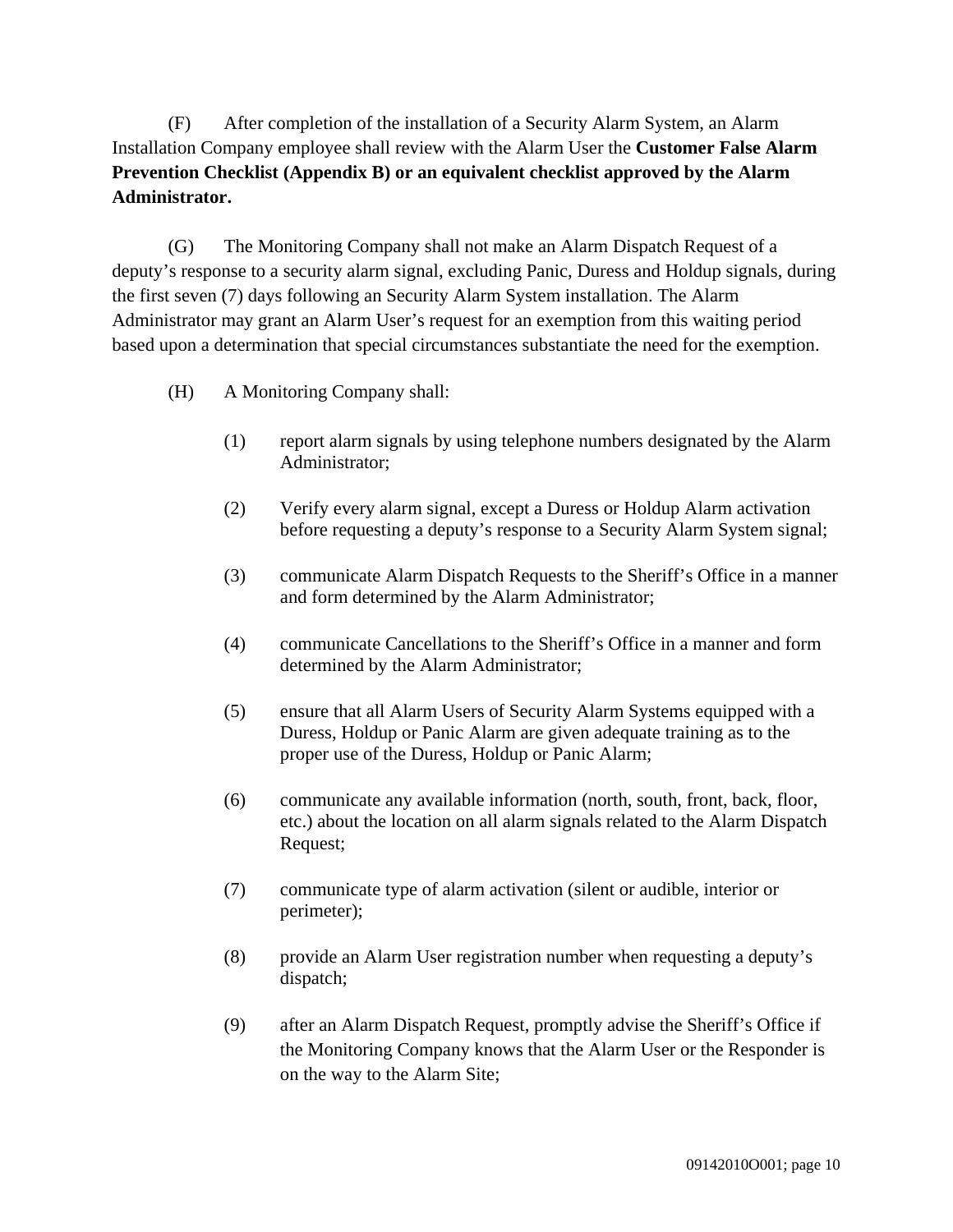- (10) attempt to contact the Alarm User or Responder within 24 hours via mail, fax, telephone or other electronic means when an Alarm Dispatch Request is made; and
- (11) upon the effective date of this Ordinance, Monitoring Companies must maintain for a period of at least one (1) year from the date of the Alarm Dispatch Request, records relating to Alarm Dispatch Requests. Records must include the name, address and telephone number of the Alarm User, the Security Alarm System Zone(s) activated, the time of Alarm Dispatch Request and evidence of an attempt to Verify. The Alarm Administrator may request copies of such records for individually named Alarm Users. If the request is made within sixty (60) days of an Alarm Dispatch Request, the Monitoring Company shall furnish requested records within three (3) business days of receiving the request. If the records are requested between sixty (60) days to one (1) year after an Alarm Dispatch Request, the Monitoring Company shall furnish the requested records within thirty (30) days of receiving the request.

(I) An Alarm Installation Company and/or Monitoring Company that purchases Security Alarm System accounts from another Person shall notify the Alarm Administrator of such purchase and provide details as may be reasonably requested by the Alarm Administrator.

## **SECTION 5.1 LICENSE OR LICENSING**

All Alarm Installation Companies and Monitoring Companies shall maintain a License, if required by the State of Colorado and pay an annual registration fee of \$100 to Larimer County. Failure to pay the annual registration within 30 days of notice shall result in a late fee of \$25.

## **SECTION 6. DUTIES AND AUTHORITY OF THE ALARM ADMINISTRATOR**

- (A) The Alarm Administrator shall:
	- (1) designate a manner, form and telephone numbers for the communication of Alarm Dispatch Requests; and
	- (2) establish a procedure to accept Cancellation of Alarm Dispatch Requests.

(B) The Alarm Administrator shall establish a procedure to record such information on Alarm Dispatch Requests necessary to permit the Alarm Administrator to maintain records, including, but not limited to, the information listed below.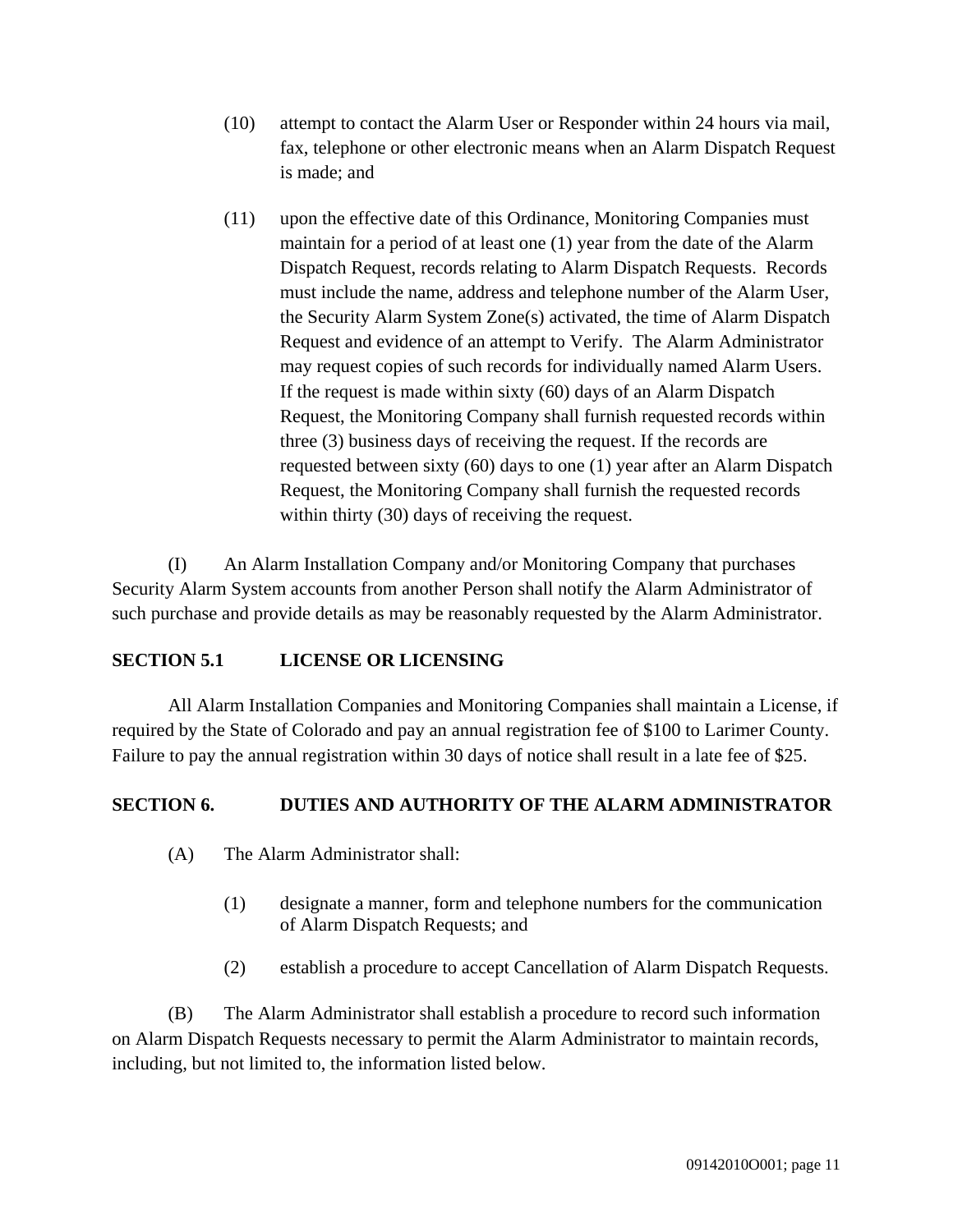- (1) identification of the registration number for the Alarm Site;
- (2) identification of the Alarm Site;
- (3) date and time Alarm Dispatch Request was received, including the name of the Monitoring Company and the Monitoring operator name or number;
- (4) date and time of a deputy's arrival at the Alarm Site;
- (5) Zone and Zone description, if available;
- (6) weather conditions;
- (7) name of Alarm User's representative at Alarm Site, if any;
- (8) identification of the responsible Alarm Installation Company or Monitoring Company;
- (9) whether a deputy was unable to locate the address of the Alarm Site; and
- (10) cause of alarm signal, if known.

(C) The Alarm Administrator shall establish a procedure for the notification to the Alarm User of a False Alarm. The notice shall include the following information:

- (1) the date and time of a deputy's response to the False Alarm;
- (2) the identification number of the responding deputy; and
- (3) a statement urging the Alarm User to ensure that the Security Alarm System is properly operated, inspected, and serviced in order to avoid False Alarms and resulting fines.

(D) The Alarm Administrator may require a conference with an Alarm User and the Alarm Installation Company and/or Monitoring Company responsible for the repair or monitoring of the Security Alarm System to review the circumstances of each False Alarm.

(E) The Alarm Administrator may require an Alarm User to remove a Holdup Alarm that is a single action, non-recessed button, if a false Holdup Alarm has occurred.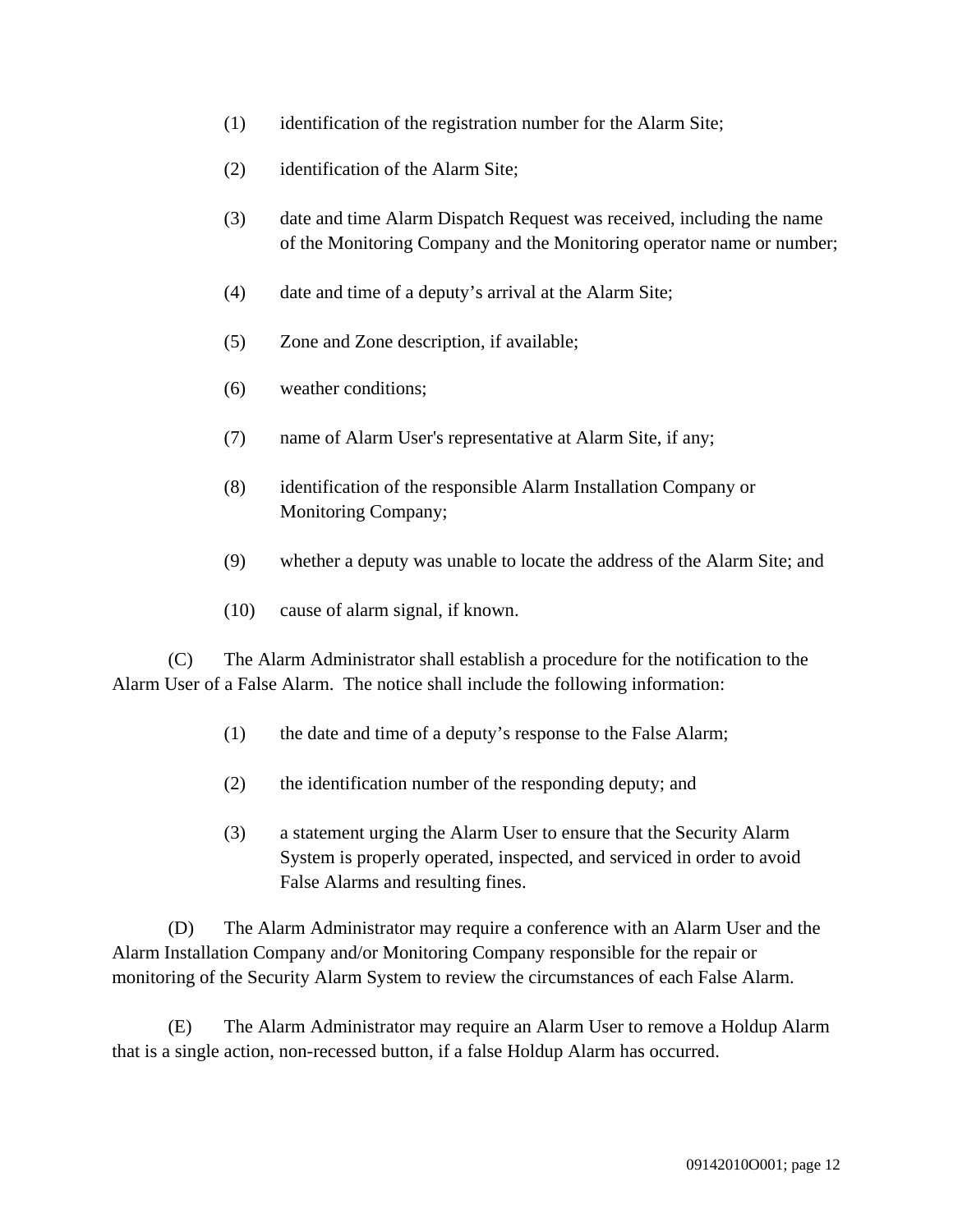(F) The Alarm Administrator will make a copy of this Ordinance and/or an Ordinance summary sheet available to the Alarm User.

#### **SECTION 7. FINES and FEES FOR SERVICES**

(A) An Alarm User shall be subject to fees for services, depending on the number of False Alarms within a 12-month period based upon the following schedule:

| (1) | <b>False Alarm Fees</b> |                                                               |
|-----|-------------------------|---------------------------------------------------------------|
|     | # of False Alarms       | Fees for service                                              |
|     |                         | Complimentary                                                 |
|     | 2                       | \$50                                                          |
|     | 3                       | \$75                                                          |
|     | 4                       | \$100                                                         |
|     | 5 or more               | \$200                                                         |
|     |                         | Each False Alarm Event resulting in a Fee, is subject to a    |
|     |                         | one time \$25 late fee if not paid within 30 days of invoice. |

(B) In addition, any Person operating a non-registered Security Alarm System will be subject to a fee of **\$100** for each False Alarm in addition to any other fee. The Alarm Administrator may waive this additional fee for a non-registered system if the Alarm User submits an application for Alarm Registration within ten (10) days after of notification of such violation.

(C) If Cancellation occurs prior to law enforcement arriving at the scene, this is not a False Alarm for the purpose of fees, and no fee will be assessed.

(D) The Alarm Installation Company shall be assessed a fee of **\$100** if the deputy responding to the False Alarm determines that an on-site employee of the Alarm Installation Company directly caused the False Alarm. In this situation, the False Alarm will not be counted against the Alarm User.

(E) The Monitoring Company shall be issued a fine of **\$100** for each failure to Verify Security Alarm System signals as specified in Section 5(H)(2).

(F) The Alarm Installation Company shall be issued a fine of **\$200** if the Alarm Administrator determines that an Alarm Installation Company employee knowingly made a false statement concerning the inspection of an Alarm Site or the performance of a Security Alarm System.

(G) Notice of the right of Appeal under this ordinance will be included with any fees or fines.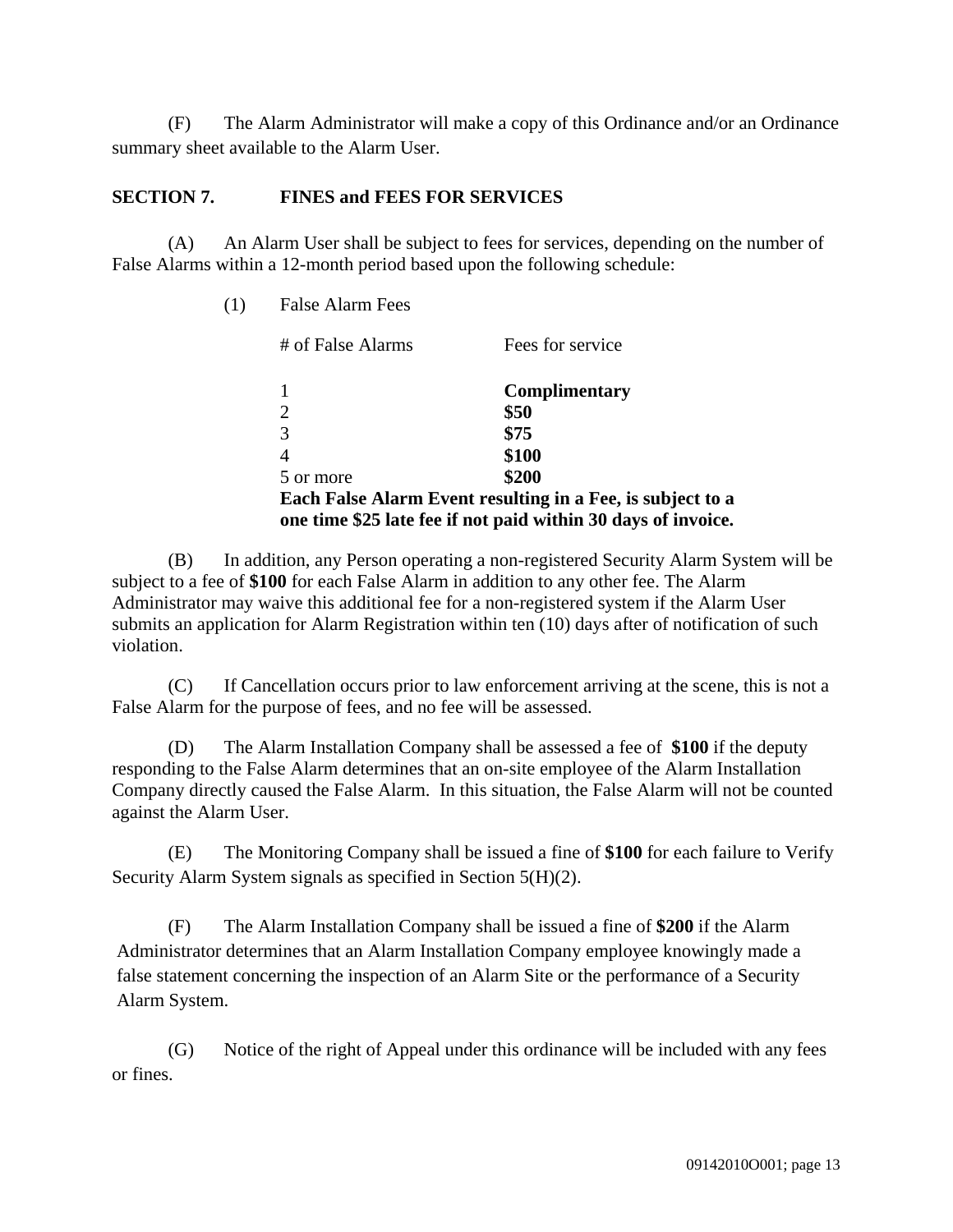#### **SECTION 8. NOTIFICATION**

The Alarm Administrator shall notify the Alarm User in writing after each False Alarm. The notification shall include: the amount of the fee for the False Alarm, the fact that response will be suspended after the **5th** False Alarm, excluding Duress, Holdup and Panic Alarms, and a description of the appeals procedure available to the Alarm User.

The Alarm Administrator will notify the Alarm User and the Alarm Installation Company or Monitoring Company in writing after alarm response has been suspended, except to Duress, Holdup and Panic Alarms. This notice of suspension will also include the amount of the fine for each False Alarm and a description of the appeals procedure available to the Alarm User and the Alarm Installation Company or Monitoring Company.

#### **SECTION 9. SUSPENSION OF RESPONSE**

(A) The Alarm Administrator may suspend Sheriff's Office response to an Alarm Site by revoking the Alarm Registration if it is determined that:

- (1) the Alarm User has **5** or more False Alarms in a twelve (12) month period;
- (2) there is a statement of a material fact known to be false in the application for a registration;
- (3) the Alarm User has failed to make timely payment of a fee or fine assessed under Section 7 or fee assessed under Section 3; or
- (4) the Alarm User has failed to submit a written certification from an Alarm Installation Company, that complies with the requirements of this article, stating that the Security Alarm System has been inspected and repaired (if necessary) and/or additional training has been conducted by the Alarm Installation Company.
- (5) the Alarm User has submitted a written notification to remove their address from the Alarm Registry, terminating law enforcement response to that location for an alarm subject to this ordinance.

(B) A Person commits an offense if he/she operates a Security Alarm System during the period in which the alarm registration is revoked and is subject to enforcement and penalties set in Sections 7 and 12. A Monitoring Company commits an offense if it continues Alarm Dispatch Requests to an Alarm Site after notification by the Alarm Administrator that the registration has been revoked. The Monitoring Company will receive a \$50 fine for each dispatch to an Alarm Site that has its registration revoked and is subject to enforcement and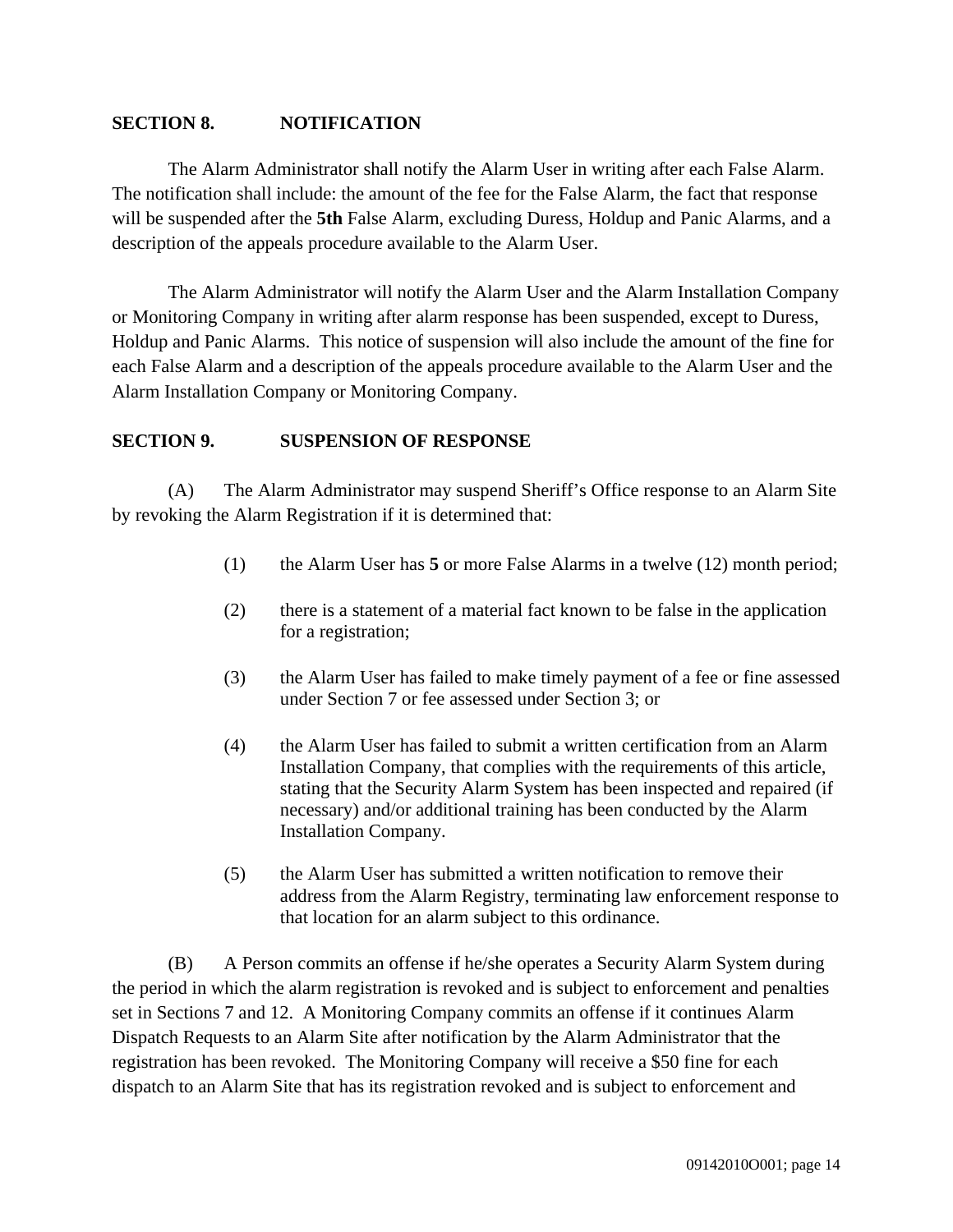penalties set forth in Section 12.. If the \$50 fine is not paid within 30 days the Monitoring Company will be charged a \$25 late fee.

(C) Unless there is separate indication that there is a crime in progress, the Sheriff will refuse a deputy response to an Alarm Dispatch Request at an Alarm Site for which the Alarm Registration is revoked.

(D) If the Alarm Registration is reinstated pursuant to Section 11, the Alarm Administrator may again suspend Sheriff's Office response to the Alarm Site by again revoking the Alarm Registration if it is determined that two (**2)** False Alarms have occurred within one hundred eighty (**180) days** after the reinstatement date.

## **SECTION 10. APPEALS**

(A) If the Alarm Administrator assesses a fine or denies the issuance, renewal or reinstatement of an Alarm Registration, the Alarm Administrator shall send written notice of the action and a statement of the right to an appeal to either the affected applicant or Alarm User and the Alarm Installation Company and/or Monitoring Company.

(B) The Alarm User, Alarm Installation Company or Monitoring Company may appeal an assessment of a fine or the revocation of an Alarm Registration to the Alarm Administrator by setting forth in writing the reasons for the appeal within fifteen (15) business days after receipt of the fine or notice of revocation.

(C) The Alarm User or the Alarm Installation Company or Monitoring Company may appeal the decision of the Alarm Administrator to the Sheriff as follows:

- (1) The applicant, Alarm User, Alarm Installation Company or the Monitoring Company may file a written request for a review by paying an appeal fee of **\$25** and setting forth the reasons for the appeal within twenty (20) business days after the date of notification of the decision from the Alarm Administrator. Appeal fees will be returned to the appealing Alarm User, Alarm Installation Company or Monitoring Company if the appeal is upheld.
- (2) The Sheriff shall conduct a formal hearing within thirty (30) days of the receipt of the request and consider the evidence by any interested Person(s).The Sheriff shall make his decision on the basis of the preponderance of evidence presented at the hearing. The Sheriff must render a decision within fifteen (15) days after the date of the hearing. The Sheriff shall affirm or reverse the decision of the Alarm Administrator.

(D) Filing of a request for appeal shall stay the action by the Alarm Administrator revoking an Alarm Registration or requiring payment of a fine, until the Sheriff has completed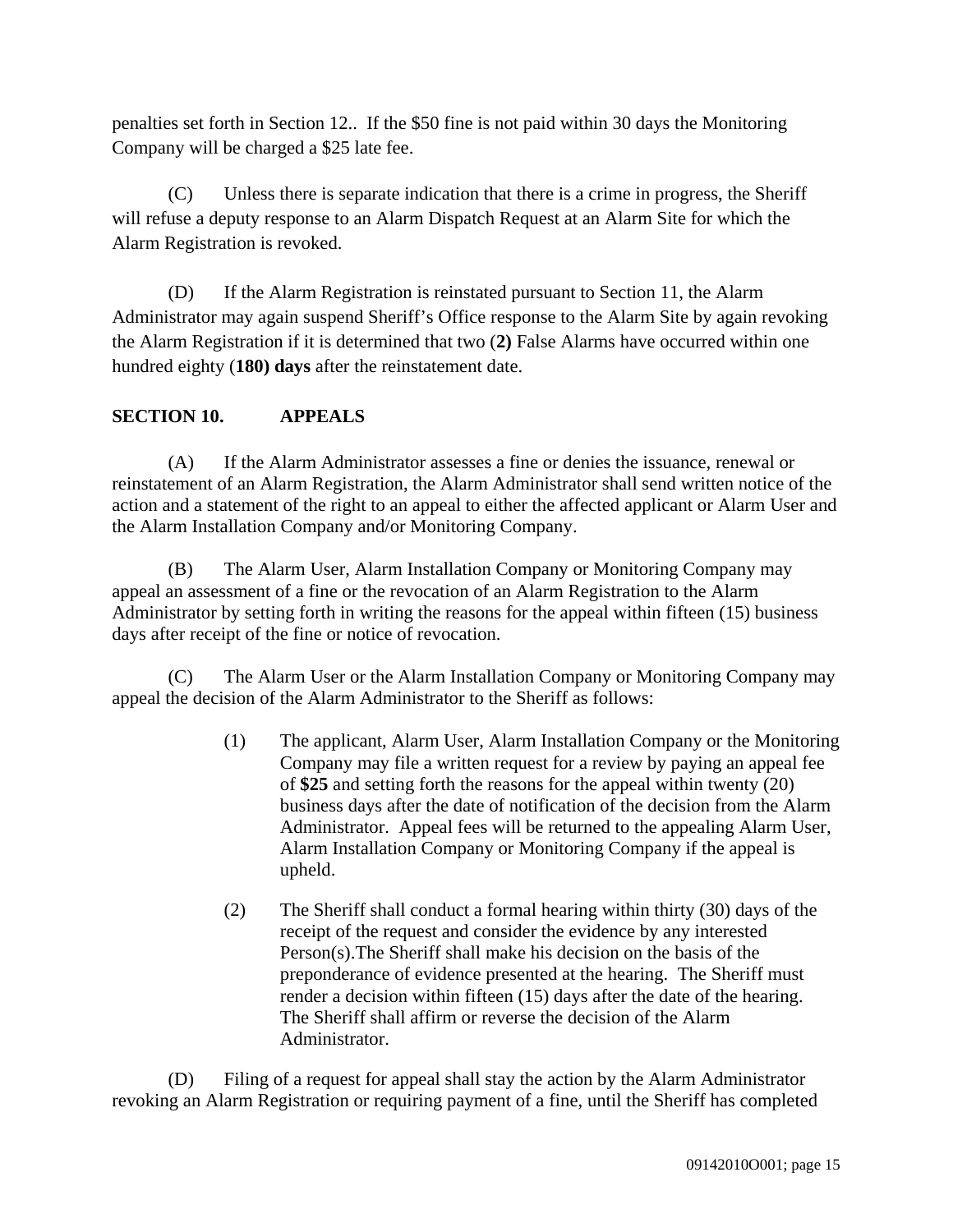his review. If a request for appeal is not made within the twenty (20) business day period, the action of the Alarm Administrator is final.

- (E) Alarm Administrator or Sheriff may adjust the count of False Alarms based on:
	- (1) Evidence that a False Alarm was caused by an Act of God;
	- (2) Evidence that a False Alarm was caused by action of the telephone company;
	- (3) Evidence that a False Alarm was caused by a power outage lasting longer than

four (4) hours;

- (4) Evidence that the Alarm Dispatch Request was not a False Alarm;
- (5) Evidence that the deputy response was not completed in a timely fashion; and/or
- (6) In determining the number of False Alarms, multiple alarms occurring in any twenty-four (24) hour period shall be counted as one False Alarm; to allow the Alarm User time to take corrective action unless the False Alarms are directly caused by the Alarm User.

(F) With respect to fines of an Alarm Installation Company or Monitoring Company the Alarm Administrator or Sheriff may take into consideration whether the alarm company had engaged in a consistent pattern of violations.

## **SECTION 11. REINSTATEMENT**

(A) A Person whose Alarm Registration has been revoked may, at the discretion of the Alarm Administrator or the Sheriff, have the Alarm Registration reinstated by the Alarm Administrator or the Sheriff if the Person:

- (1) submits a new application and pays a **\$50** reinstatement fee;
- (2) pays, or otherwise resolves, all outstanding citations and fines; and
- (3) submits a certification from an Alarm Installation Company, stating that the Security Alarm System has been inspected and repaired (if necessary) by the Alarm Installation Company;

(B) In addition, the Alarm Administrator may require one or more of the following as a condition to reinstatement:

- (1) proof that an employee of the Alarm Installation Company or Monitoring Company caused the False Alarm;
- (2) upgrade the alarm control panel to meet SIA Control Panel Standard CP-01;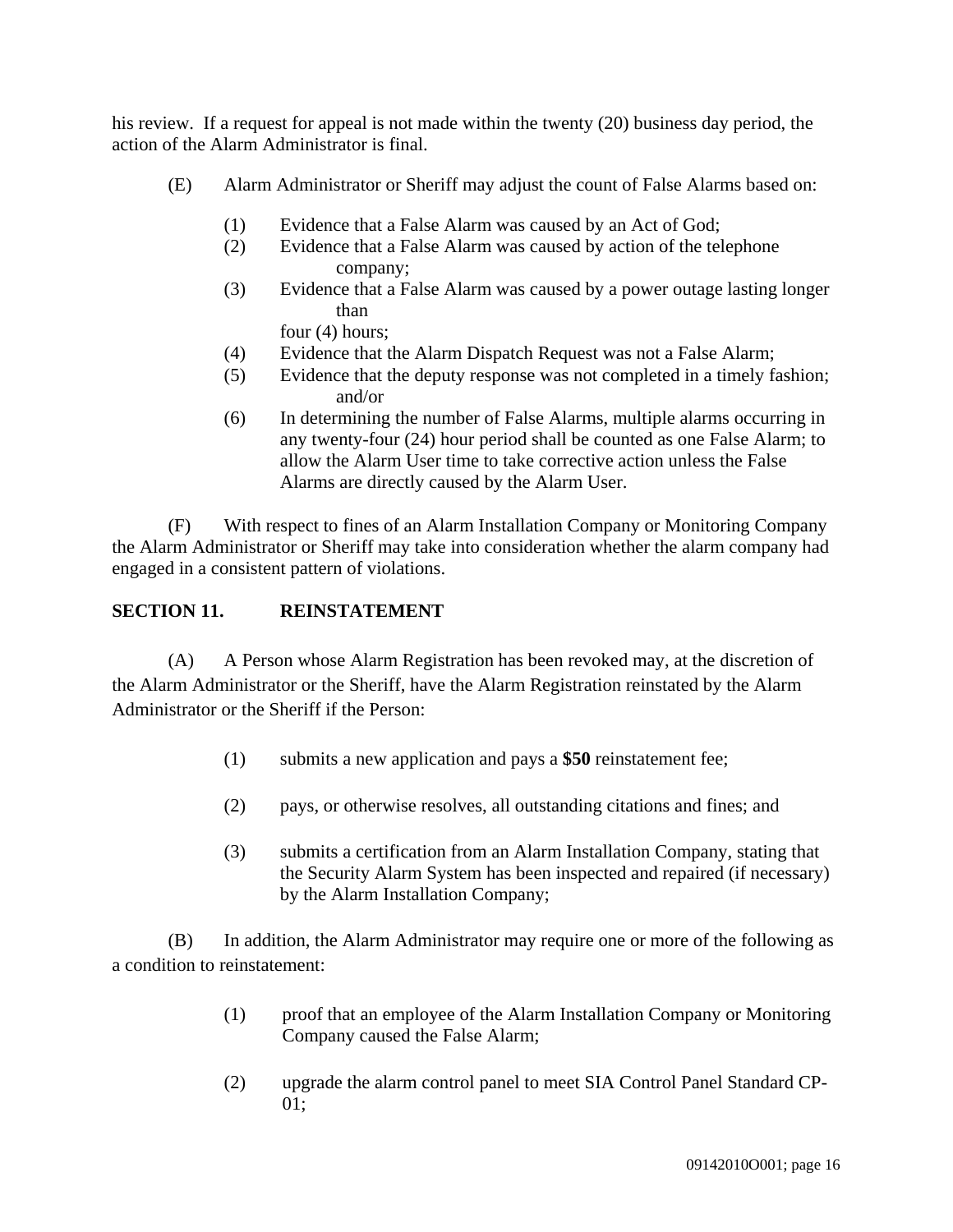- (3) a written statement from an independent inspector designated by the Sheriff that the Security Alarm System has been inspected and is in good working order;
- (4) confirmation that all motion detectors are "dual technology" type;
- (5) confirmation that the Security Alarm System requires two independent zones to trigger before transmitting an alarm signal to the Monitoring Company;
- (6) confirmation that the Security Alarm System requires two independent detectors to trigger before transmitting an alarm signal to the Monitoring Company;
- (7) certification that the Monitoring Company will not make an Alarm Dispatch Request unless the need for a deputy is confirmed by a listen-in device;
- (8) certification that the Monitoring Company will not request an Alarm Dispatch unless the need for a deputy is confirmed by a camera device; or
- (9) certification that the Monitoring Company will not make an Alarm Dispatch Request unless the need for a deputy is confirmed by a Person at the Alarm Site.

## **SECTION 12. ENFORCEMENT AND PENALTIES**

Penalties and enactment authority for this Ordinance are pursuant to C.R.S. 30-15- 401(1)(o) and C.R.S. 30-15-401(o.5).

## **SECTION 13. CONFIDENTIALITY**

In the interest of public safety, all information contained in and gathered through the Alarm Registration applications and applications for appeals shall be held in confidence by all employees or representatives of the Sheriff's Office or County and by any third-party administrator or employees of a third-party administrator with access to such information.

#### **SECTION 14. GOVERNMENT IMMUNITY**

Alarm Registration is not intended to, nor will it, create a contract, duty or obligation, either expressed or implied, of response. Any and all liability and consequential damage resulting from the failure to respond to a notification is hereby disclaimed and governmental immunity as provided by law is retained. By applying for an Alarm Registration, the Alarm User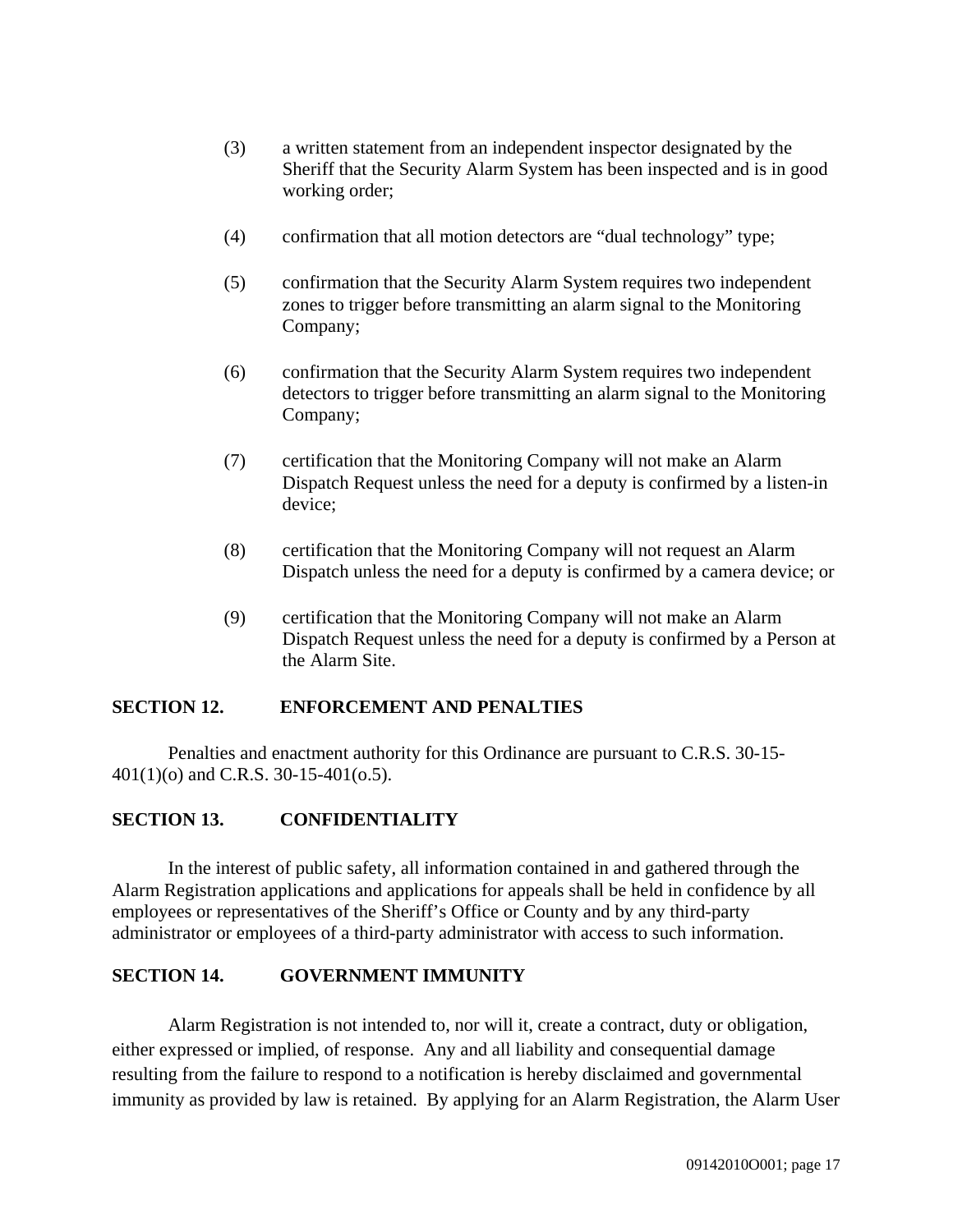acknowledges that Sheriff's Office response may be influenced by factors such as: the availability of deputy units, priority of calls, weather conditions, traffic conditions, emergency conditions, staffing levels and prior response history.

## **SECTION 15. SEVERABILITY**

The provisions of this Ordinance are severable. If a court determines that a word, phrase, clause, sentence, paragraph, subsection, section, or other provision is invalid or that the application of any part of the provision to any Person or circumstance is invalid, the remaining provisions and the application of those provisions to other Persons or circumstances are not affected by that decision.

Ordinances in conflict herewith are hereby repealed to the extent of such conflict. This Ordinance will take effect 30 days from the date of publication after its second reading.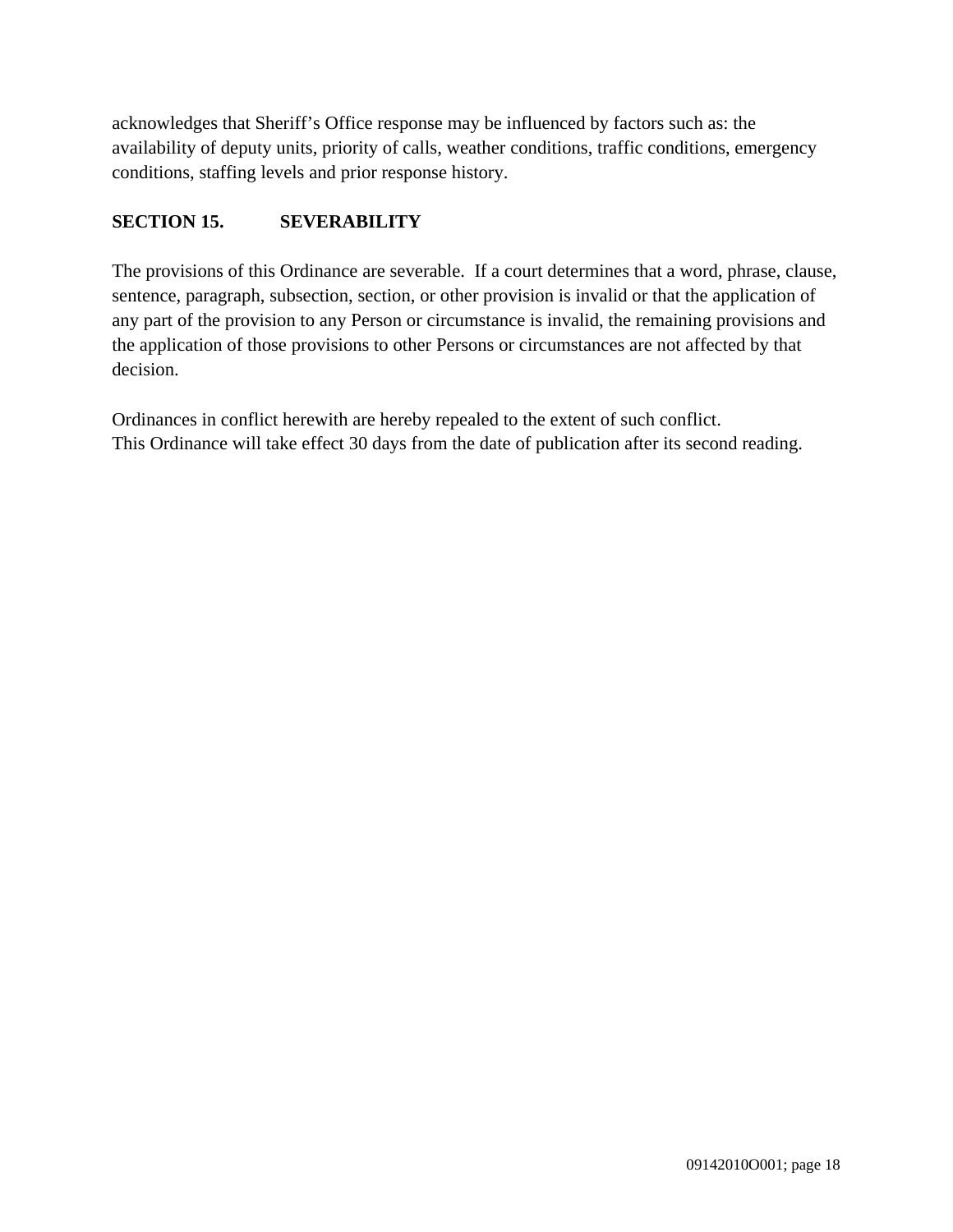# **Appendix A:**

# **INSTALLER FALSE ALARM PREVENTION PROGRAM CHECKLIST**

| Yes | No                                                                                                                                                                                                                                                                                                                                                                                                                              |                                                                                                                                                                                                                                                                            |
|-----|---------------------------------------------------------------------------------------------------------------------------------------------------------------------------------------------------------------------------------------------------------------------------------------------------------------------------------------------------------------------------------------------------------------------------------|----------------------------------------------------------------------------------------------------------------------------------------------------------------------------------------------------------------------------------------------------------------------------|
|     | -1.                                                                                                                                                                                                                                                                                                                                                                                                                             | If a duress feature was installed, I thoroughly explained it and I did not program the system so                                                                                                                                                                           |
|     |                                                                                                                                                                                                                                                                                                                                                                                                                                 | that the duress code is only one digit different than the normal code.                                                                                                                                                                                                     |
|     | 2.                                                                                                                                                                                                                                                                                                                                                                                                                              | I checked that the control panel has been programmed so that:                                                                                                                                                                                                              |
|     |                                                                                                                                                                                                                                                                                                                                                                                                                                 | it will not transmit more than one (1) alarm signal from the same zone until manually<br>a.<br>restored at the premises;                                                                                                                                                   |
|     |                                                                                                                                                                                                                                                                                                                                                                                                                                 | it will delay at least fifteen seconds before initiating dialing on intrusion alarm signals;<br>b.                                                                                                                                                                         |
|     |                                                                                                                                                                                                                                                                                                                                                                                                                                 | it has adequate delay time on entry/exit doors (delay of 45 seconds or more is<br>$c_{\cdot}$<br>recommended); and                                                                                                                                                         |
|     |                                                                                                                                                                                                                                                                                                                                                                                                                                 | a cancel code can be entered by the customer to cancel accidental alarms.<br>d.                                                                                                                                                                                            |
|     | $\overline{3}$ .                                                                                                                                                                                                                                                                                                                                                                                                                | I checked that police and fire panic buttons cause a siren or speaker to sound and that medical<br>panic buttons cause an audible signal.                                                                                                                                  |
|     | 4.                                                                                                                                                                                                                                                                                                                                                                                                                              | I checked that the Arming Station(s) emit sound to inform occupants when an entry/exit door                                                                                                                                                                                |
|     |                                                                                                                                                                                                                                                                                                                                                                                                                                 | sensor has been triggered.                                                                                                                                                                                                                                                 |
|     | $\frac{1}{\sqrt{2}}$ $\frac{5}{\sqrt{2}}$                                                                                                                                                                                                                                                                                                                                                                                       | I installed and tested standby/backup power.                                                                                                                                                                                                                               |
|     | $\frac{1}{\sqrt{1-\frac{1}{2}}}\frac{1}{\sqrt{1-\frac{1}{2}}}\frac{1}{\sqrt{1-\frac{1}{2}}}\frac{1}{\sqrt{1-\frac{1}{2}}}\frac{1}{\sqrt{1-\frac{1}{2}}}\frac{1}{\sqrt{1-\frac{1}{2}}}\frac{1}{\sqrt{1-\frac{1}{2}}}\frac{1}{\sqrt{1-\frac{1}{2}}}\frac{1}{\sqrt{1-\frac{1}{2}}}\frac{1}{\sqrt{1-\frac{1}{2}}}\frac{1}{\sqrt{1-\frac{1}{2}}}\frac{1}{\sqrt{1-\frac{1}{2}}}\frac{1}{\sqrt{1-\frac{1}{2}}}\frac{1}{\sqrt{1-\frac{$ | I reviewed the "Customer False Alarm Prevention Checklist" with the customer.                                                                                                                                                                                              |
|     | 7.                                                                                                                                                                                                                                                                                                                                                                                                                              | I determined whether the customer had special telephone features, such as call waiting or DSL,<br>and took appropriate steps to allow proper control panel dialing and monitoring center<br>verification. (Such as *70 for call waiting, etc.)                             |
|     | 8.                                                                                                                                                                                                                                                                                                                                                                                                                              | I checked the control panel was properly grounded to the manufacturer's specfications.                                                                                                                                                                                     |
|     | 9.                                                                                                                                                                                                                                                                                                                                                                                                                              | I checked that all door and window contacts were properly selected, installed and tested. I<br>considered loose fitting doors and windows, whether wide gap contacts were needed, and steel<br>doors and windows. I followed the manufacturer's installation instructions. |
|     | 10.                                                                                                                                                                                                                                                                                                                                                                                                                             | I checked all glass breakage sensors were properly selected, installed and tested. I gave<br>consideration to pets, on-site noises and the general environment. I followed the manufacturer's<br>installation instructions.                                                |
|     | 11.                                                                                                                                                                                                                                                                                                                                                                                                                             | All motion type detectors were properly selected, properely installed and tested. I gave<br>consideration to pets, sunlight, other heat sources, and harsh environments. I followed the<br>manufacturer's installation instructions.                                       |

Please explain if you answered "No" to any of the above items:

\_\_\_\_\_\_\_\_\_\_\_\_\_\_\_\_\_\_\_\_\_\_\_\_\_\_\_\_\_\_\_\_\_\_\_\_\_\_\_\_\_\_\_\_\_\_\_\_\_\_\_\_\_\_\_\_\_\_\_\_\_\_\_

Installation Technician

\_\_\_\_\_\_\_\_\_\_\_\_\_\_\_\_\_\_\_\_\_\_\_\_\_\_\_\_\_\_\_\_\_\_\_\_\_

Printed Name

\_\_\_\_\_\_\_\_\_\_\_\_\_\_\_\_\_\_\_\_\_\_\_\_\_\_\_\_\_\_\_\_\_\_\_\_\_\_\_\_\_\_\_\_\_\_\_\_\_\_\_\_\_\_\_\_\_\_\_\_\_\_\_\_\_\_\_\_\_\_\_\_\_\_\_\_\_\_\_\_\_\_\_\_\_\_\_\_\_\_\_\_\_

\_\_\_\_\_\_\_\_\_\_\_\_\_\_\_\_\_\_\_\_\_\_\_\_\_\_\_\_\_\_\_\_\_\_\_\_\_ Signature Date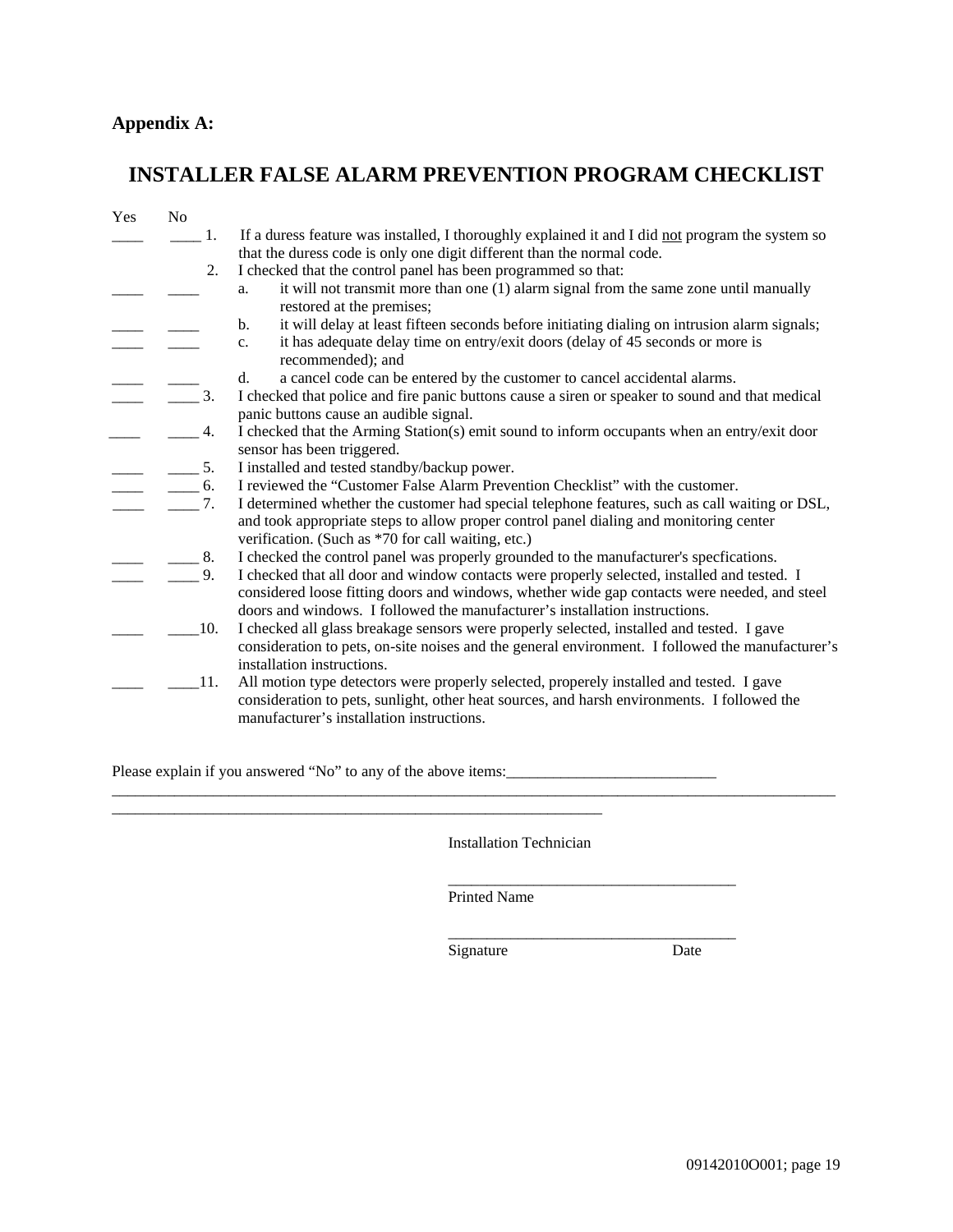# **Appendix B:**

## **CUSTOMER FALSE ALARM PREVENTION CHECKLIST**

| No<br>Yes              |                                                                                                                                                                                                                                                                                                       |
|------------------------|-------------------------------------------------------------------------------------------------------------------------------------------------------------------------------------------------------------------------------------------------------------------------------------------------------|
|                        | 1. I have been made aware of the applicable alarm ordinance and I will comply with its                                                                                                                                                                                                                |
| requirements.          |                                                                                                                                                                                                                                                                                                       |
|                        | 2. I understand it is my responsibility to prevent false alarms, and I understand it is critical                                                                                                                                                                                                      |
|                        | responsibility to assure that all users of the system (such as residents, employees,<br>and my                                                                                                                                                                                                        |
|                        | guests, cleaning people,<br>and repair people) are trained on the proper use of the system.                                                                                                                                                                                                           |
|                        | 3. I understand that there is a 7-day no dispatch period for intrusion alarms during which time the                                                                                                                                                                                                   |
|                        | alarm company will have no obligation to and will not respond to any alarm signal from                                                                                                                                                                                                                |
| an alarm site and will | not make an alarm dispatch request to law enforcement, even if the alarm signal                                                                                                                                                                                                                       |
|                        | is the result of an actual alarm<br>event.                                                                                                                                                                                                                                                            |
|                        | 4. I have been trained in the proper operation of the system and have been given an operating sheet<br>the proper use of the system, as well as the security system operating manual.<br>summarizing<br>5. I know how to turn off motion detectors while leaving other sensors on. (Residential Only) |
|                        | 6. I know how to test the system, including the communication link with the monitoring center.<br>_______ 7. I understand that my entry time is ______ and my exit time is _____.                                                                                                                     |
|                        | 8. I have the alarm company phone number to request repair service or to ask questions about the<br>Security Alarm System.                                                                                                                                                                            |
|                        | 9. I know how to cancel an accidental alarm activation and have the system cancellation code or code<br>word.                                                                                                                                                                                         |
|                        | 10. I understand that indoor pets can cause false alarms and I will contact my alarm company to adjust<br>I acquire any additional indoor pets.<br>the system if                                                                                                                                      |
|                        | 11. I understand that the main control panel and transformer are located in                                                                                                                                                                                                                           |
|                        | 12. I have received an alarm sheet, which describes how the alarm company will communicate with<br>of various alarm signals.<br>me in the event                                                                                                                                                       |
|                        | 13. I understand the importance of:                                                                                                                                                                                                                                                                   |
|                        | keeping my emergency contact information updated and I know how to do this;<br>immediately advising the alarm company if my phone number changes (including area<br>$\bullet$<br>code changes); and                                                                                                   |
|                        | immediately advising the alarm company of any other changes to my telephone service<br>$\bullet$<br>such as call waiting or a fax line.                                                                                                                                                               |
|                        | 14. I will advise the alarm company if I do any remodeling (such as painting, moving walls, doors or<br>windows).                                                                                                                                                                                     |
|                        | 15. I understand that certain building defects (such as loose fitting doors or windows, rodents,                                                                                                                                                                                                      |
|                        | inadequate power, and roof leaks) can cause false alarms. I will correct these defects as I<br>become aware of them.                                                                                                                                                                                  |
|                        | 16. The alarm company has given me written false alarm prevention techniques to help me prevent<br>false alarms.                                                                                                                                                                                      |
|                        |                                                                                                                                                                                                                                                                                                       |
|                        |                                                                                                                                                                                                                                                                                                       |
|                        |                                                                                                                                                                                                                                                                                                       |
|                        |                                                                                                                                                                                                                                                                                                       |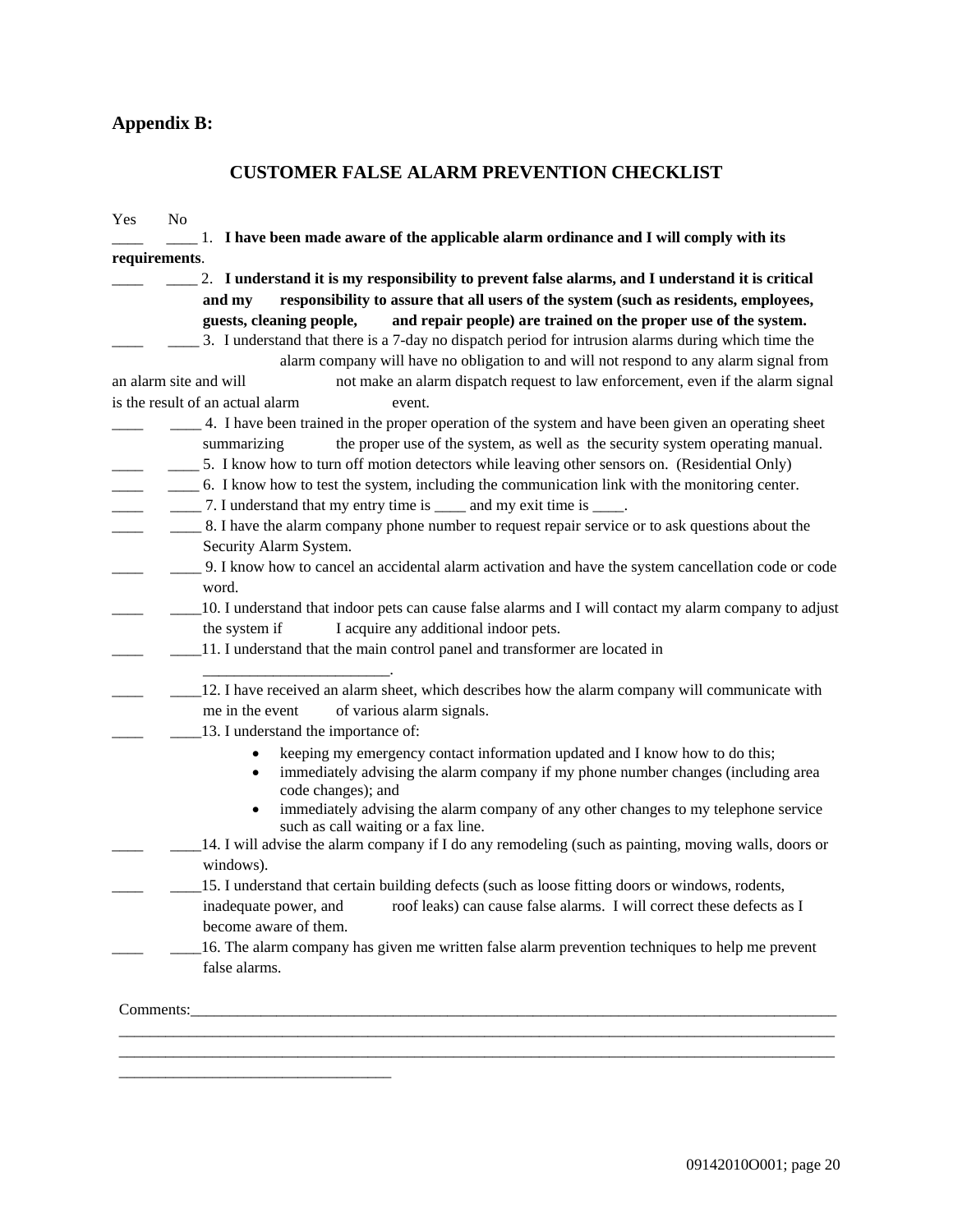#### **ALARM COMPANY**

#### **CUSTOMER**

Print Name(s)

Signature(s)

Date